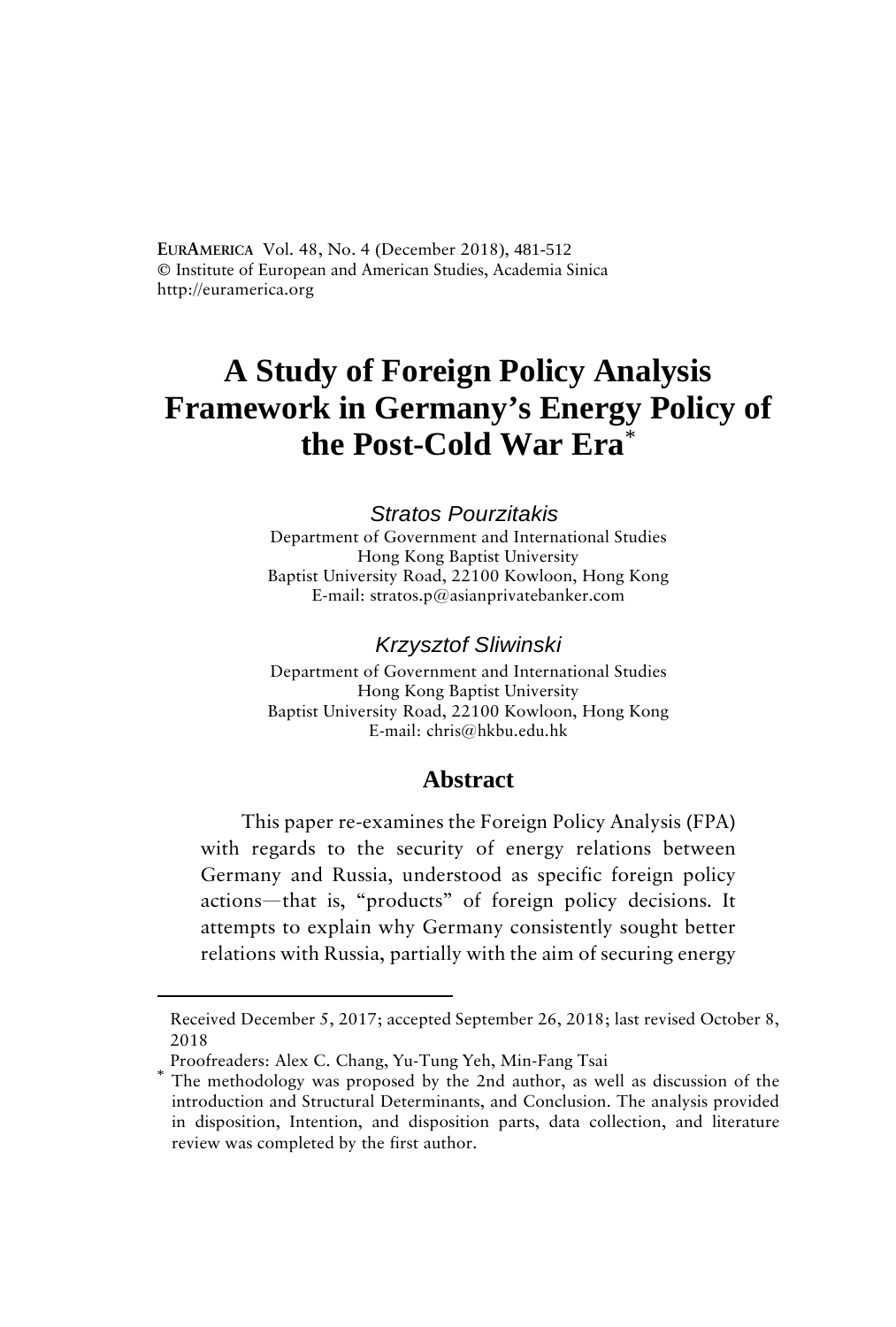supplies. Drawing on Walter Carlsnaes's identified lack of integrative and dynamic models that convincingly include both types of variables—structures and actors in a dynamic fashion—this study offers a link between the FPA and energy policy.

The paper focuses on the years from the 1990s through to the present, across various segments of the German government, and explores major values and objectives of German energy policy. German energy policy is intrinsic to German-Russian relations, and places particular emphasis on the Nord Stream 1 pipeline. Our research indicates that the linear sequence, as proposed by Carlsnaes himself (structure disposition—intention—action), can be conducive in bringing about favourable conditions for further actions following the same path.

**Key Words:** energy security, foreign policy, Nord Stream, Germany, Russia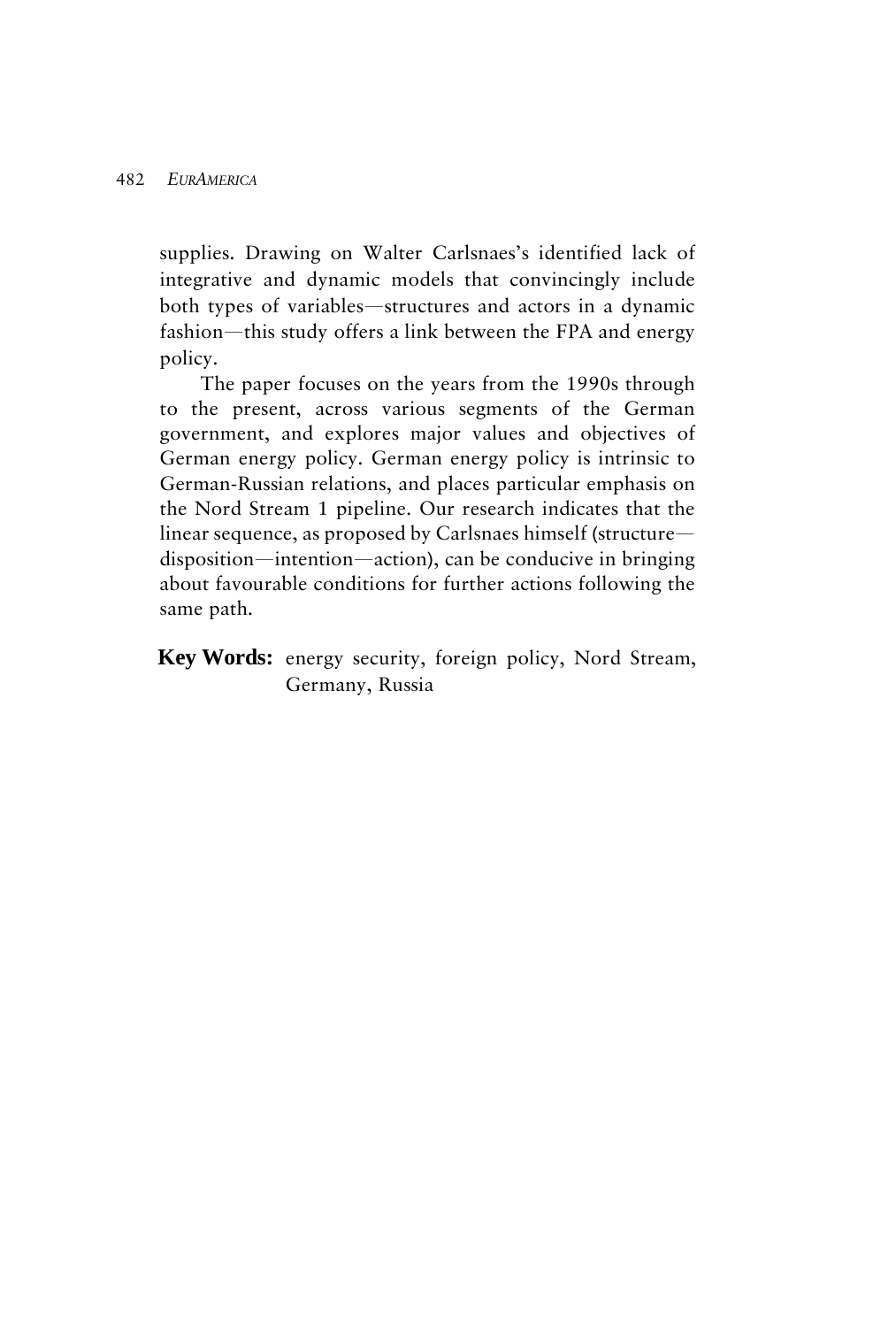### I. Introduction

This paper revisits the Foreign Policy Analysis (FPA) vis-à-vis energy security relations between Germany and Russia. In particular, it looks at the natural gas pipeline Nord Stream (NS1) as a specific foreign policy action—a "product" of foreign policy decision-making.

The FPA faces a particular methodological conundrum: an agency—structure problem. Accordingly, all explanations within this framework highlight the significance of either one or the other: agency (actorness) over structure, or structure over agency (actorness). Scholars such as Walter Carlsnaes (1992) have called attention to the lack of integrative and dynamic models that convincingly include both types of variables—structures and actors—in a dynamic fashion. Carlsnaes himself addresses this problem by proposing a simple tripartite analytic framework based on progressive logics. He commences with the **structural dimension**, which is understood to operate on the deepest level. Structure in this regard includes various types of factors, such as domestic, international, social, cultural, economic or material. These factors create a specific environment in which the actors operate. Importantly, such defined factors change very slowly.

Actors' belief systems or underlying values shape their world views and therefore their cognition. This constitutes an intermediary level, also referred to as the **depositional dimension**. Beliefs and values are somewhat more changeable than structural factors, but they are not as "flexible" as intentions. The last dimension logically preceding an FPA, according to Carlsnaes's model, is an **intentional dimension**, which encompasses the specific goals and the reasoning behind a particular policy undertaking.

The authors of this paper utilise the integrative analytical FPA model by Carlsnaes with reference to NS1 (Nord Stream 1) and NS2 (Nord Stream 2). In particular, we look at the FPA (NS1) as being conducive to another foreign policy action—FPA2 (NS2). This approach will allow us in the future to address a weakness Carlsnaes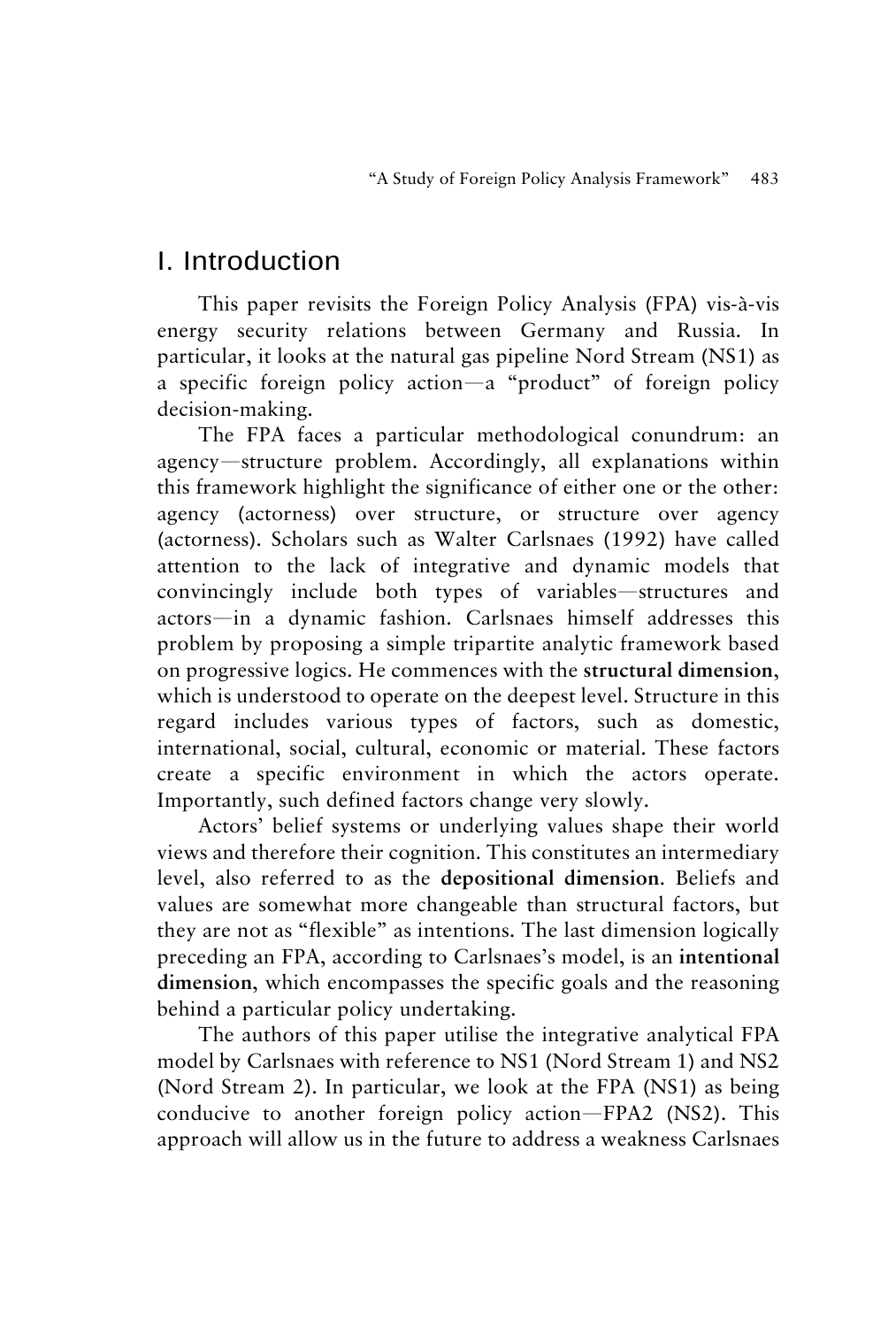acknowledges—that his model is static because it privileges structures over agents.

In terms of structure, our general epistemological choice is "organisational behaviour" as it is by far the most suitable approach, allowing us to understand NS1 as the output of large organisations which function in accordance with regular behavioural patterns. As far as actors are concerned, our choice falls on the liberal or societal approach regarding agency (actorness) as NS1 is carried out by private companies but not by national governments.

This paper proceeds with the identification of NS1 as the output of the implementation of Carlsnaes' linear model; this output determines the structure that becomes the first stage of the second cycle of the particular model, which could end up being conducive to NS2. In other words, NS1 is the result of Carlsnaes' model, and later set in motion the same model via a transmission belt. Special attention is paid to the consequences of such defined action and the influence exerted on the very structural dimension that underpinned the original decision leading to NS1. It is claimed that these consequences affected the underpinning dimension such that conditions were created favouring further actions, leading to NS2.

In this respect, we identify international and domestic variables that are "underlying factors." Next, we analyse the dispositional dimension of the NS1 by identifying particular actors involved in the related decision-making process. Subsequently, the values and belief systems of the identified actors are examined. Fourthly, the intentions of the actors are inspected, specifically their particular goals.

### II. Structural Determinants-NS1

### A. The Structural Determinants Towards NS1

Nord Stream is a natural gas pipeline leading from the Russian Federation (Vyborg) to Germany (Greifswald). It is owned and operated by Nord Stream AG. According to the operator, "the two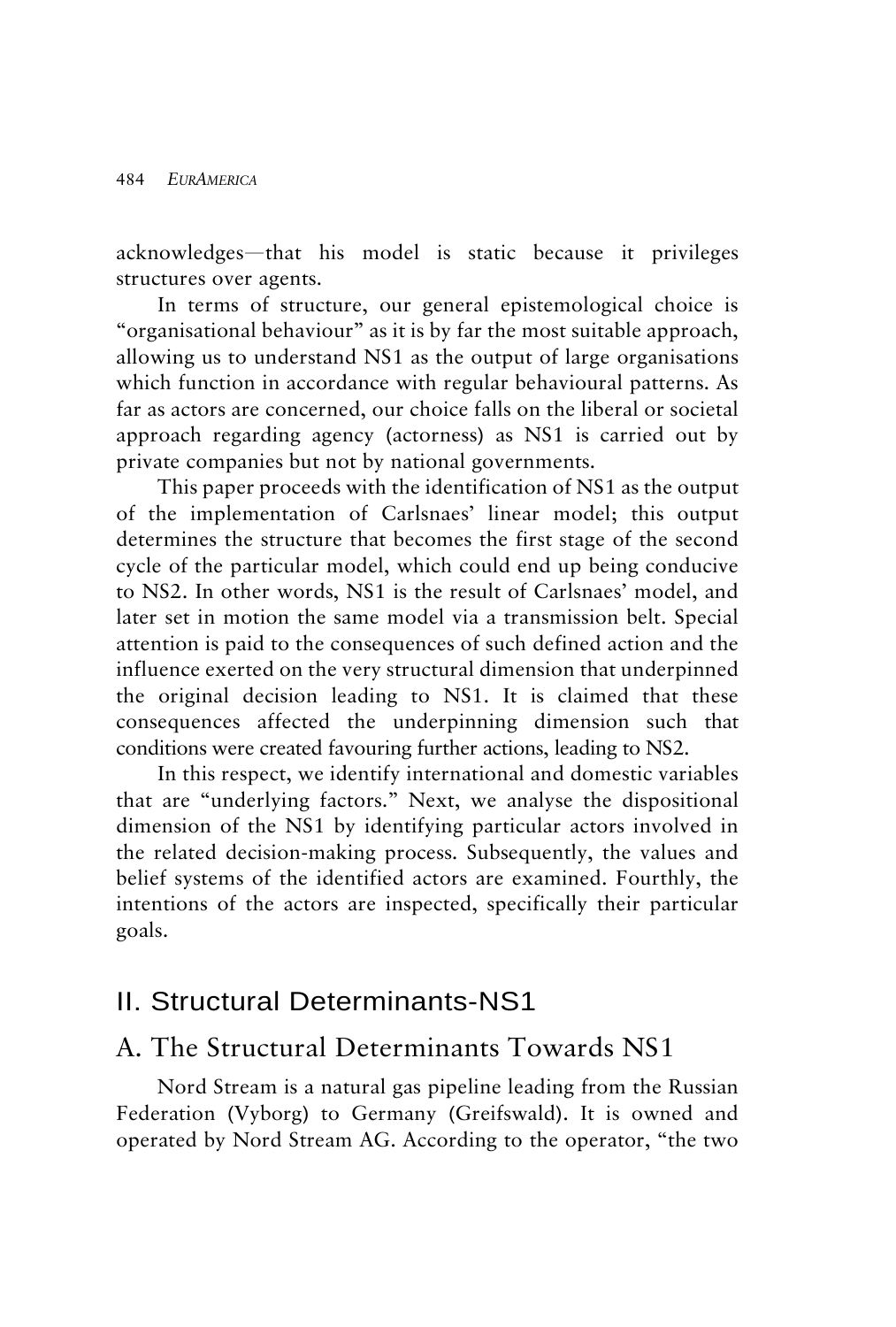1,224-kilometre offshore pipelines are the most direct connection between the vast gas reserves in Russia and energy markets in the European Union. Combined, the twin pipelines have the capacity to transport a combined total of 55 billion cubic meters (bcm) of gas a year to businesses and households in the EU for at least 50 years. As the project strengthens the EU energy market and reinforces the security of supply, the project has been designated as being of 'European interest' by the European Parliament and Council" (Nord Stream, n.d.). The preparatory work for the project started in 1997 and the official inauguration occurred in November 2011 (over the intervening fourteen years the stakeholder structure evolved significantly).

At a domestic level, it is evident that energy is not just *any* commodity. Energy is *the* commodity of strategic significance for national development, which makes it relevant to the stability of the international system. Every country treats energy security, usually defined as the reliable and affordable supply of energy on a continuing uninterrupted basis, as an integral part of its grand strategy (Deutch, Schlesinger, & Victor, 2006: 3).

A reliable and affordable source of energy is of particular strategic importance for Germany, perhaps more so than for other members of the EU given its export-oriented economic model, which relies on the production of manufactured goods.

In an international context, four factors are particularly worth mentioning as they contribute to systemic structural underpinnings and are of a fundamental character. For these reason, we will refer to them as "underlying reorientations." The fall of the Berlin Wall and the subsequent demise of the Warsaw Pact and the Soviet Union led to the end of the narrow paradigm of realist thinking (Wallerstein, 2000: 265). This change in (global) politics facilitated the acceleration of the processes of globalisation, especially in the economic domain where the "Washington Consensus" (WC) solidified its status as the new standard. The peace dividend, heralded after the end of the Cold War, allowed a market-based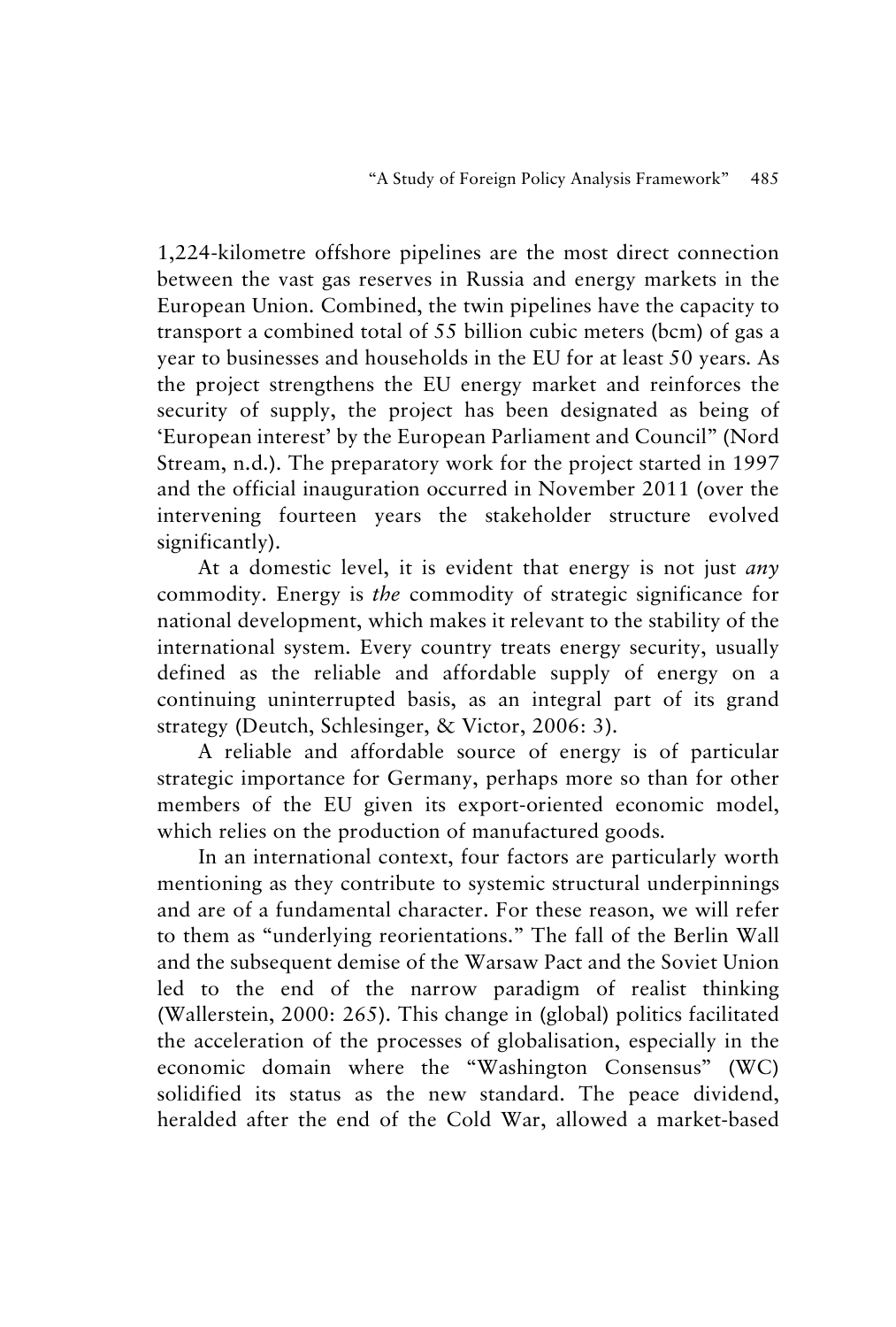approach to dominate numerous aspects of politics, including matters relating to international relations (Davies, 2014: 6). The third factor is European integration and its institutional emanation—the European Union (EU). As a structural factor, the EU is by far the most visible embodiment of liberal institutionalism to date. Its comparative advancement regarding economic cooperation makes it one of the strongest economic players in the contemporary world.

Last but not least, we should bear in mind the nature of the energy resources at our disposal. In this respect, oil has for years remained the primary resource for our constantly energy-thirsty economies. For 2016, the International Energy Agency (IEA) forecast a worldwide average demand of nearly 96 million barrels of oil and liquid fuels per day—more than 35 billion barrels a year (International Energy Agency, n.d.). According to its Medium- Term Oil Market Report 2016, global demand will surpass the 100 mb/d threshold at some point between 2019 and 2020 (2016: 9). Consequently, for most EU members, some of the most developed economies in the world, gas has become an increasingly important element in their energy mix. For this reason alone, Russia has emerged, given its geographical location and rich energy resources, as the EU's single most important oil and gas provider (Aalto, 2008: 26).

### B. Dispositions

Energy is not just an ordinary commodity for Germany, but a prerequisite for the country's economic growth and social stability. Germany was devastated in World War Two (WW2), and endured a lengthy process of recovery. The 1990s brought another challenge, national reunification, whereby economic growth and social stability became ultimate values for public policies, and the maintenance thereof became an essential duty of the country's political leadership.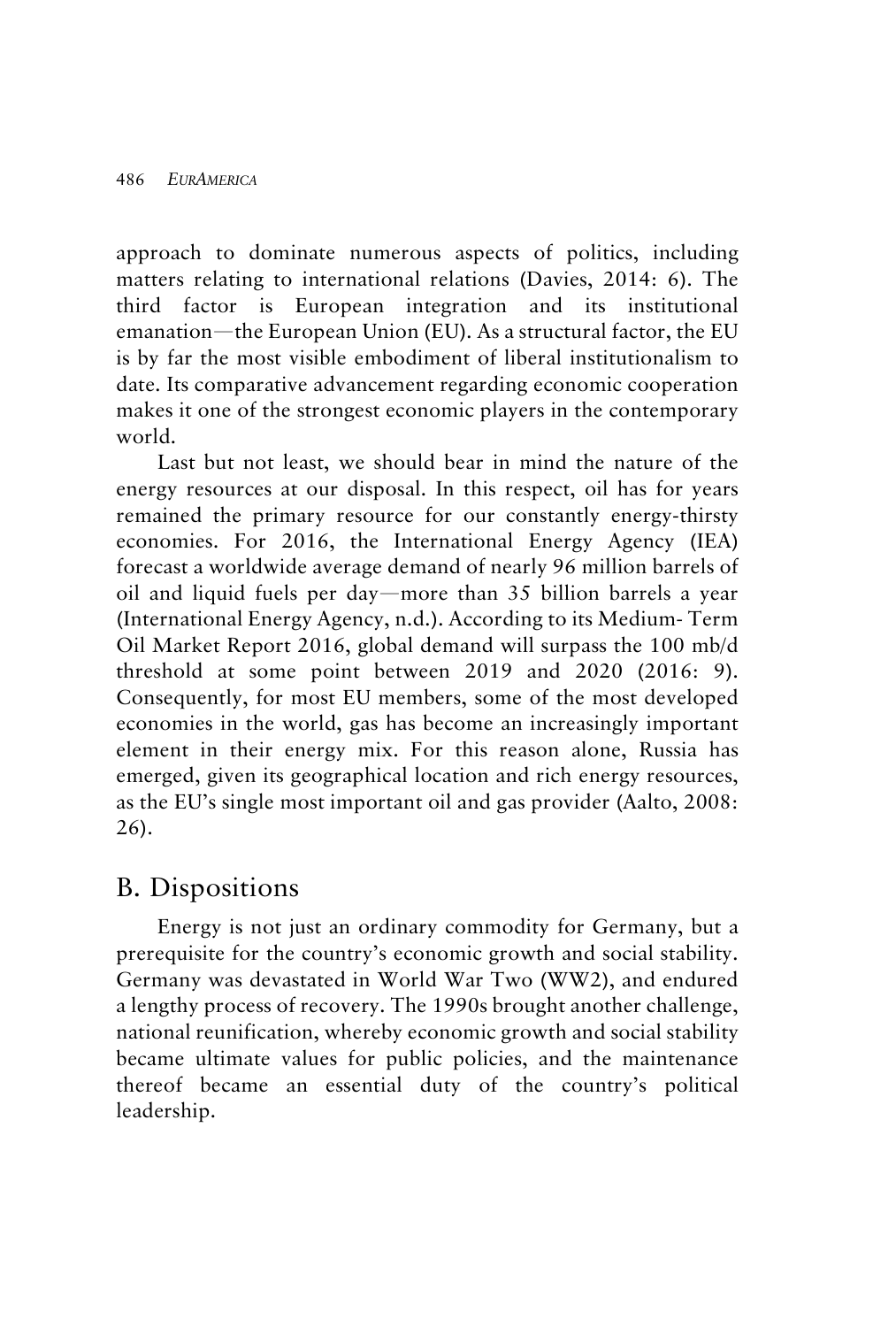This has resulted in the conceptualisation of energy security as "public welfare." In its ruling referring to the provisions of the 1965 "Act on the Minimum Storage of Mineral Oil Products," the German Federal Constitutional Court argued that energy security falls within the "interest of most public concern" (Kuhne, 2004: 338-339).

As a result, economic interests have become increasingly prominent in the definition of state interests. Consequently, the private sector, in combination with political leadership, determines the preferences of sovereign states. This has undoubtedly been the German approach to energy security, especially because Germany has long sought to identify itself as an economic giant, rather than a global actor playing an important role in international relations via the projection of hard power.

However, following the 1998 federal elections and the coming to power of the coalition government led by Gerhard Schröder, the German disposition towards energy security underwent a significant shift because the newly-elected Chancellor's interpretation of the concept of energy security differed from the traditional marketbased approach. In particular, Schröder believed Germany's dependence on energy imports called for powerful and competitive energy companies at the international level, and a more assertive energy policy. Also, he understood energy security regarding a state mandate that should not be left solely in the hands of private players, especially when the latter was unable to provide energy security efficiently amid large infrastructure projects (Westphal, 2008: 99- 102).

Furthermore, Schröder strongly believed that not only was a strong Russia preferable to a weak Russia, but also that the Russian state, despite all its flaws, was the only guarantee of stability in Russia. For the Social-Democrat Chancellor, a stable and therefore reliable Russia was logically crucial as an economic partner. Hence, in 2001, Schröder published an article in *Die Zeit* (a German national weekly newspaper, considered highbrow, centrist and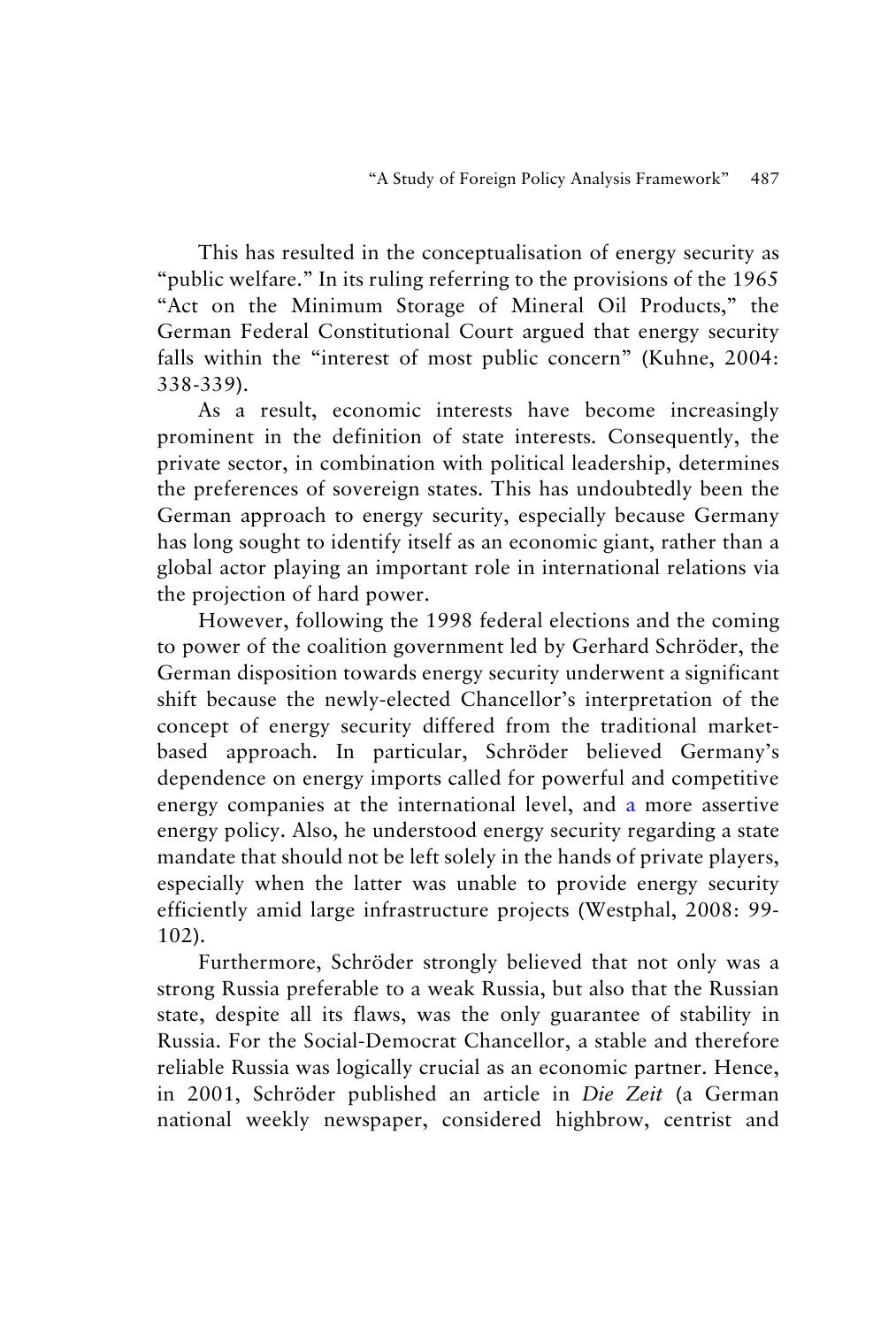liberal) wherein he re-affirmed his preference for unilateral policies in the name of German national interests and identified Russia as the focal point of the EU-Eastern policy. Furthermore, he labelled Germany as the "main initiator and motor of the European Union's policy towards Russia" (Timmins, 2006: 308-310).

According to Chivvis, during the 2000s, the re-emergence of the concept of equidistance (Äquidistanz) arose between Moscow and Washington. Prominent political figures within the SPD, such as Martin Schulz and Peter Struck, Schröder's former minister of defence, advocated that Berlin should consider its relationships with Moscow and Washington as being of equal importance (Chivvis & Rid, 2009: 109). In the same vein, Peter Struck, Gerhard Schröder's former minister of defence, who represented the re-emergence of the concept of Äquidistanz between Moscow and Washington, had accordingly asserted on numerous occasions that "Germany should have the same proximity to America on the one hand and Russia on the other." All in all, however, as Chivvis (2009: 109-110) notes, there are no fundamental differences between the views of major German political parties' vis-à-vis Russia.

Concurrently, German leaders expected Moscow to continue playing an incremental role in the EU's energy security landscape, particularly in Germany. The rest of the EU seemed to take a similar view. In the opening years of the 21st century, EU-Russia energy relations reached their peak comfort level. In 2000, Romano Prodi, President of the European Commission published a report in which he set the goal of doubling the EU gas imports from Russia by 2020 (as cited in Chow, 2013). According to German calculations, Russia would be increasingly important in the national and the European energy mix. The German disposition was grounded in a widespread belief that Moscow had been a reliable energy partner even during the most difficult times of the Cold War, and there was nothing to signify a change in Russian intentions.

Towards the early 2000s, Germany became increasingly dissatisfied with how the EU handled the EU energy security and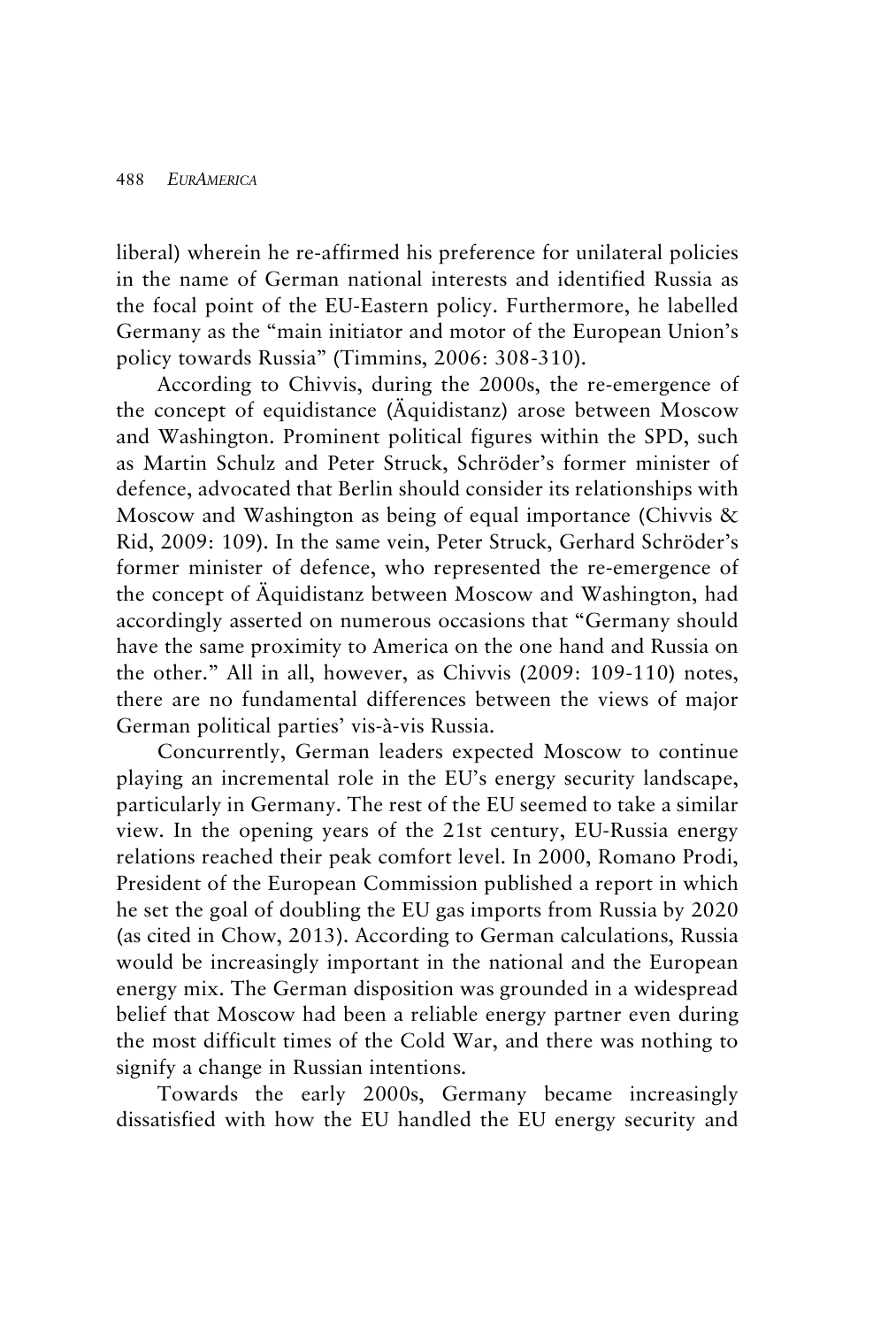external relations. When, in 1999, the European Council published the "*EU Common Strategy on Russia*," the strategy the EU adopted was largely a disappointment in the eyes of Berlin, as the EU position did not articulate a coherent strategy towards Russia. Instead, it was declaratory, offering little in the way of a common denominator between the disparate agendas of the EU Member States. According to Timmins (2006), the resulting disappointment from the failure of the EU Common Strategy on Russia to articulate a solid EU stance had a negative impact on the foreign policy thinking on Russia among the members of the Schröder government. As has been analysed above, Russia was too big to be dealt with entirely within the incoherent EU framework. Consequently, Berlin started to think of its relations with the Kremlin at a bilateral level as well (Timmins, 2006: 306-307).

The third issue regarding German dispositions that needs to be examined refers to the German conceptualisation of EU energy security strategy. As Kundnani (2011) notes, after reunification, the German political elites ceased to perceive EU integration as an existential imperative. Gradually, they identified their economic interests increasingly in national rather than European terms, predictably moving away from Kohl's Atlanticism (Kundnani, 2011: 34-36).

A milestone for the German disposition towards EU energy security came with the launch of the EU energy security debate and the publication of the 2000 Green Paper on Energy Security. Although Germany had downplayed the strategic dimension of energy security, the EU had been increasingly interested in initiating a discussion on ensuring diversification of energy supply and also establishing a common European strategy. The latter, however, failed to materialise and energy security remained mostly in the hands of national governments (European Commission, 2000: 21- 26, 48).

At the same time, there was growing German dissatisfaction with the EU energy market liberalisation process, which would open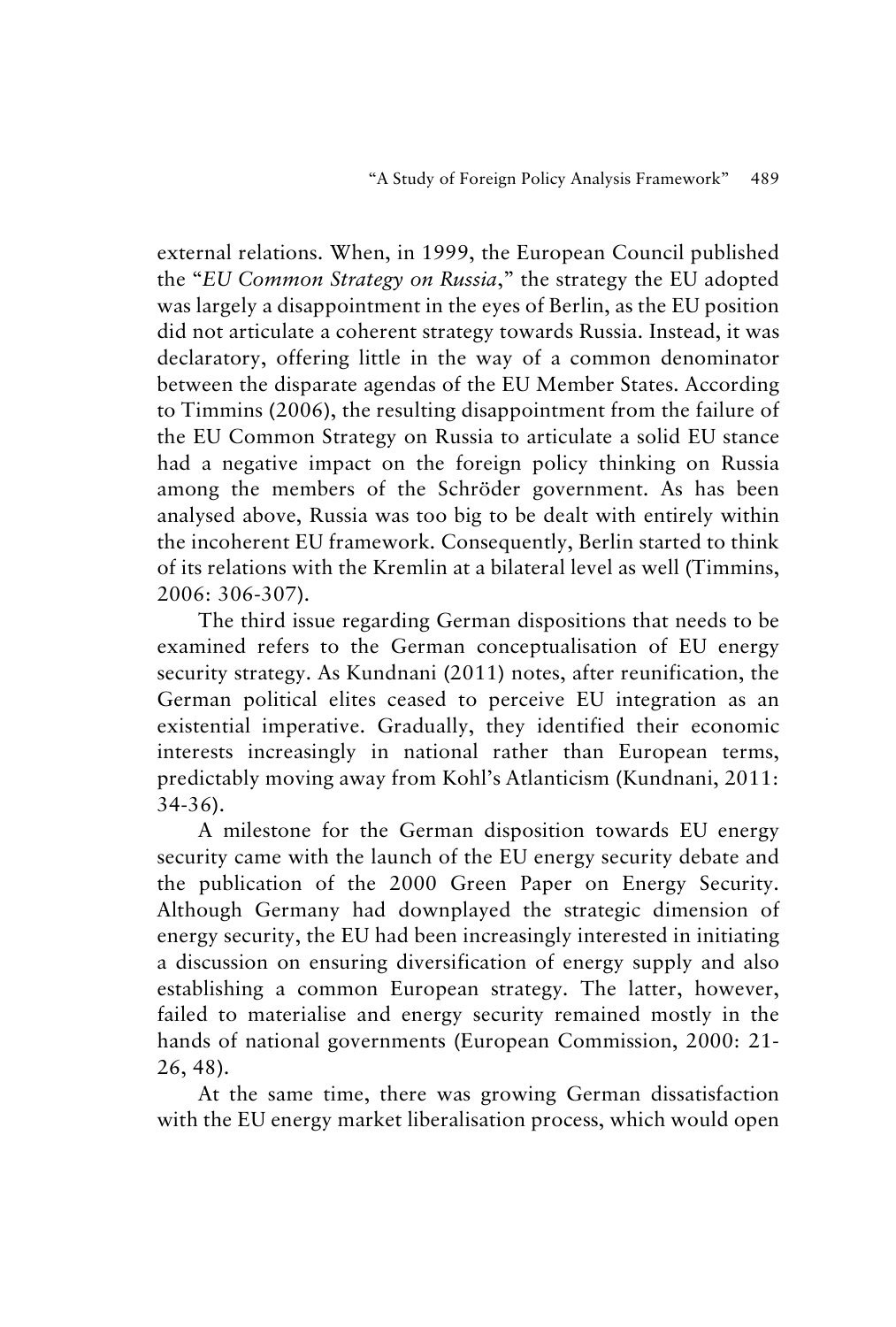the German energy market to foreign companies. Following the 1998 Energy Act, the German energy market was thrown open to competition, and this resulted in increasing pressures on domestic companies. Soon, however, Germany started criticising the lack of reciprocity as several important EU energy markets, including the French, were reluctant to follow suit (Westphal, 2008: 99-100). As a result, German thinking on energy security strategy became more hard-headed, and to an extent self-contradictory: operating within the context of the European energy security strategy, but at the same time outside the European framework.

#### C. Intentions

Following the 1998 federal elections in Germany, Chancellor Gerhard Schröder set a different set of goals with respect to German relations with Russia and the national energy security agenda. His intentions can be encapsulated in what is called the "Germany first policy," which seeks to give absolute priority to national interests and economics as opposed to shared EU goals and politics. Therefore, Schröder intended to ensure energy security for his country by ensuring the profitability of the German energy companies (Westphal, 2008: 117).

Schröder's aspirations regarding energy security, however, departed from traditional market-based notions of energy security that had dominated German energy policy-making for so long. All in all, the new German coalition government (the SPD and the Greens) was not solely interested in allowing German energy companies to pursue their corporate interests, but it intended to actively contribute to the implementation of a more active energy security. Towards this end, Schröder and members of the German government, such as Frank-Walter Steinmeier, sought a more active role for Germany that would allow further penetration of Russia and Central Asia, which also had abundant resources. The cornerstone of this approach was the establishment of the energy alliance with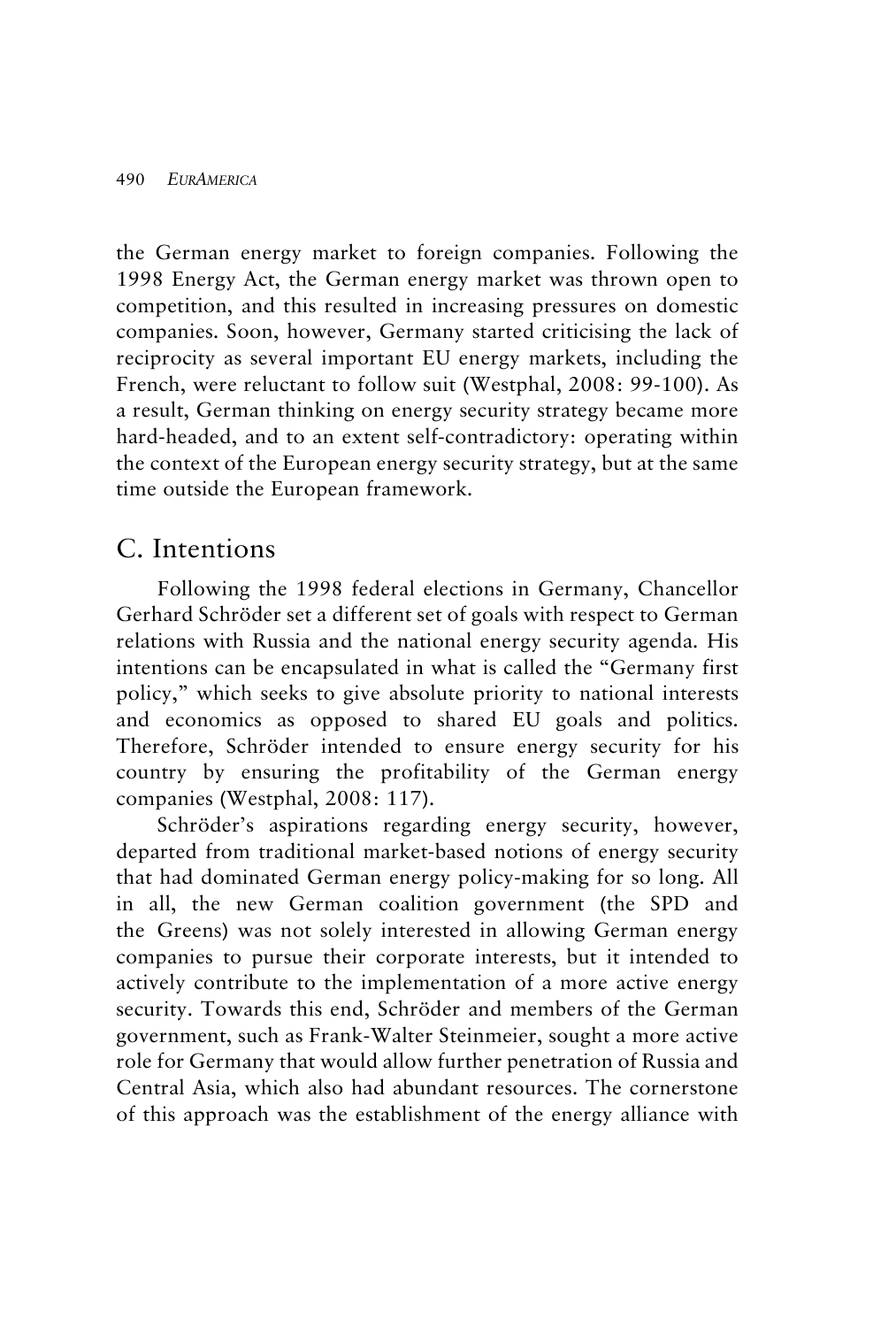Moscow—an idea proposed by Vladimir Putin in 2001 (Rahr, 2007: 139-141).

Facing a closely interconnected and highly competitive global political and economic landscape, Germany intended to respond to the growing challenges facing the German economy through the establishment of national energy companies that would be competitive with other energy giants. This was reflected in the intervention of Schröder's close ally Alfred Hacked, from the Ministry of Economic Affairs, who finalized the merger between E.ON and Ruhrgas after the Federal Cartel Office had blocked it. By the same token, Schröder displayed a strong interest in securing for German energy companies a position in the Nord Stream project (Westphal, 2008: 99).

Not surprisingly, the German energy industry maintained clear intentions to foster close relations with Gazprom. Towards this end, just when Gazprom was considering alternative options for transporting gas exports to Europe, German corporations had a preference for a northern route that would bring gas directly to Germany via the Baltic Sea, that is to say, NS1. When it was suggested to Gazprom, E.ON, and BASF that they could choose the expansion of the Yamal-Europe route, the three firms were unwilling to undertake the high financial risk of a hold-up in transit states whose gas demand was projected to stay low. Instead, they preferred a more expensive, but direct, pipeline to Germany (Abdelal, 2013: 437-438). Once involved, the companies sought political support from the Schröder government because they did not want to provoke animosity within Germany or from other EU Member States. Consequently, the German political and corporate leaders intended to make some concessions to "de-securitize" the NS1 project.

By the same token, German companies were ready to align with their Russian counterparts against EU institutions to protect their joint corporate interests. For instance, Wingas and Gazprom appeared aligned in a meeting with the European Energy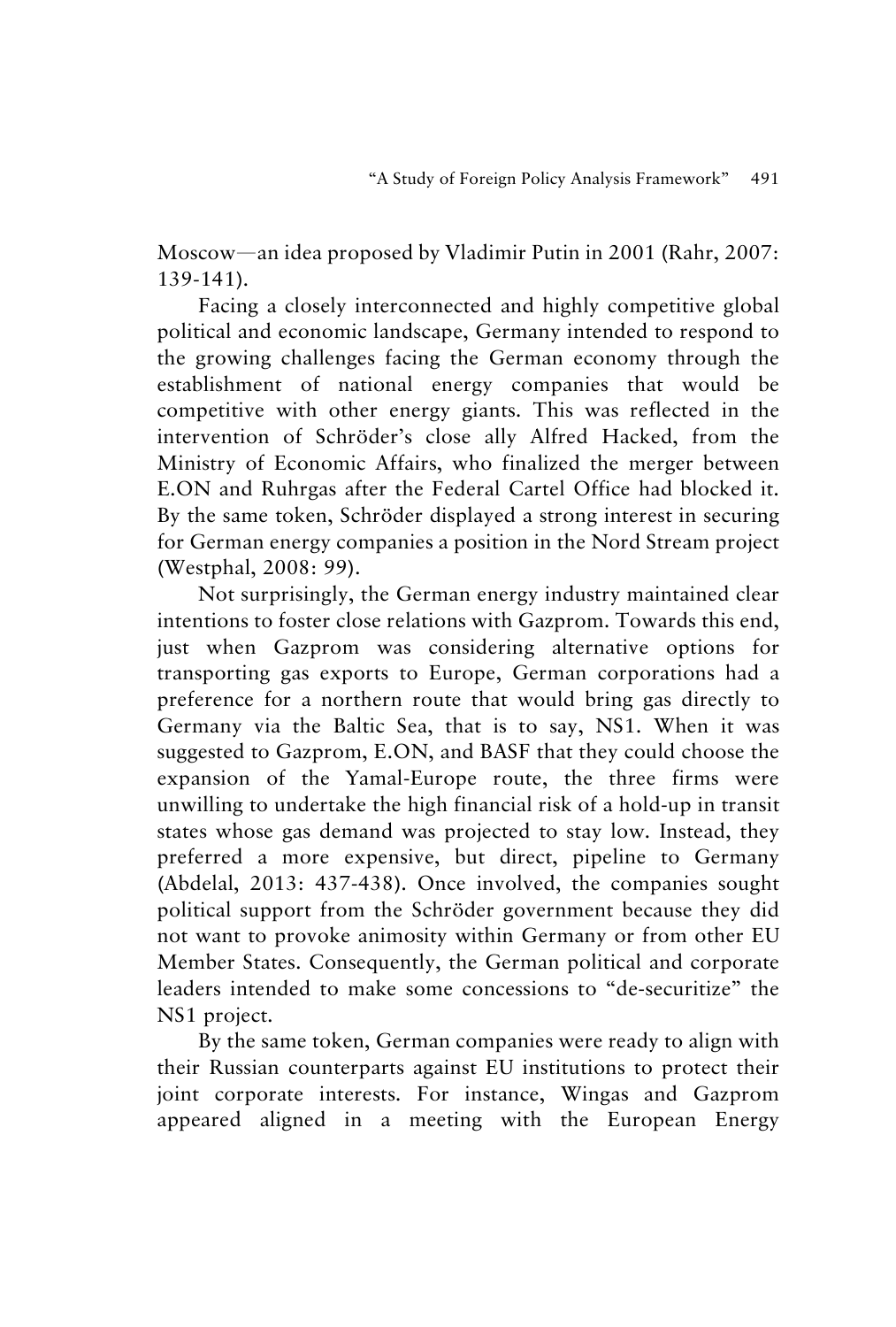Commissioner in 2004 on the issue of access to European energy markets. Moreover, German companies sought to penetrate the Russian market further, and to exploit trade and investment opportunities. Wintershall was, for instance, involved in the development of gas fields in western Siberia in 2003. Furthermore, in April 2006, Gazprom and BASF signed a swap deal that provisioned that Gazprom would increase its stake in the Wingas energy trading arm of BASF up to 50%. Moreover, BASF, through its Wintershall subsidiary, would acquire a share of almost 25% in a vast Siberian natural gas field, the Yuzhno-Russkoye deposit, one of the largest untapped fields, with a capacity of 500 to 700 bcm, enough to cover German gas consumption for five years (Kramer, 2006; Westphal, 2008: 103-105).

### D. The outcome of NS1

NS1 became operational in 2011 and offered an alternative route to 55 bcm of gas flows from Russia to Germany. The establishment of such pipeline conflicted with the internal as well as the external EU energy security strategies, both of which aimed at mitigating the risks stemming from the high EU dependence on Russian gas by reducing the share of Russian gas in the EU energy mix.

The internal EU energy security strategy aimed at establishing an open and interconnected European gas market that would immunize the EUMS from gas supply disruption. To this end, the EU had published the 1st and the 2nd Gas Directive that aimed at opening up the gas market by increasing cooperation and unbundling the EU gas market. On the other hand, however, the 2nd Directive introduced an additional exemption clause in Article 22 according to which new infrastructure projects could be excluded from the provisions under certain vague conditions which referred to the importance of the infrastructure. Therefore, the European Commission turned a blind eye to the enforcement of the 2nd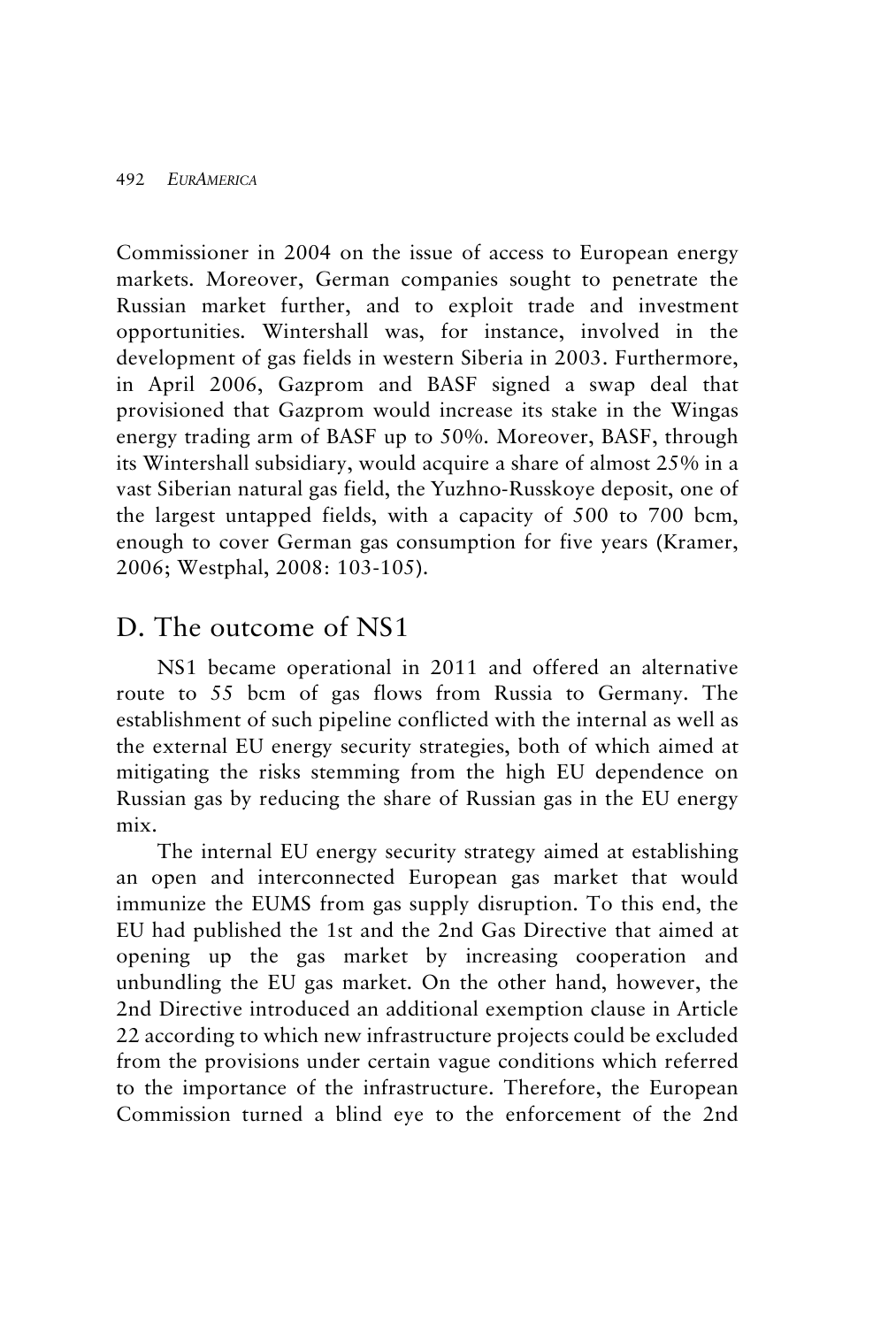energy liberalisation package, which was in force when Nord Stream 1 was proposed, as well as the 3rd liberalisation package, which came into force during the construction of the pipeline. As a result, unbundling, tariff regulation or third-party access regulations were not enforced while Nord Stream did not even apply for exemptions (Riley, 2016: 5-8).

Similarly, the external dimension of the EU energy security strategy aimed at mitigating the risks associated with greater dependence on Russian gas by reducing the share of Russian gas in the EU energy mix, and also by promoting closer interaction with Moscow. In this context, the 2006 Green Paper stressed the political and economic dangers that emanate from the large share of Russian gas in the EU energy mix. The same year, in the EC Communication to the European Council entitled "*External Energy Relations-from principles to action*," the EC provided a thorough analysis of the main goals of its external energy security which would give priority to dealing with Moscow. In the following years, the EU documents such as the *2014 EU Energy Security Strategy* addressed the issue of reducing gas supply risks that largely stemmed from high dependence on Russian gas and also on Ukraine as a gas transit country (European Commission, n.d.).

An additional parameter that we need to take into consideration when examining the structural issues that set in motion the German decision is declining gas production in Europe and the limited options for alternative sources for gas imports. In particular, European gas production probably peaked in 2010 with projections for lower gas production being mainly attributed to declining investment and gas production in Norway, the second biggest gas supplier of the EU (U.S. Energy Information Administration, 2016).

In parallel, alternative sources of gas supply entailed significant market and geopolitical risks. A possible alternative gas supplier could be North Africa, whose proved reserves of natural gas were calculated at approximately 6.8 trillion cubic meters (tcm) in 2013. In the aftermath of the Arab Spring, though, the situations in two of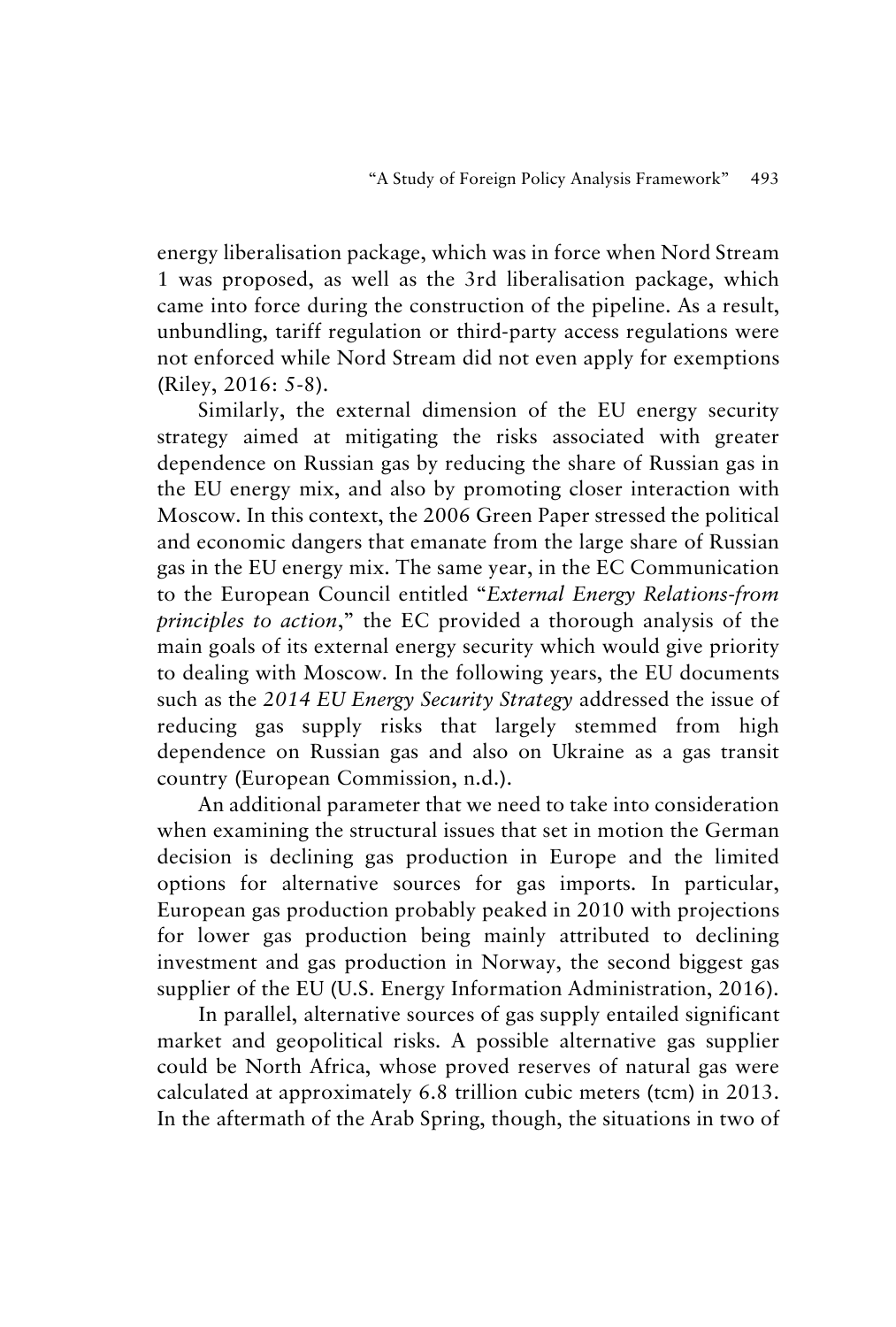the most important gas producers, Egypt and Libya, remain highly unstable and as a result, investment environment has been bleak, which proves detrimental to upgrading the region's role in European energy mix (Dickel et al., 2014: 17-21).

More recently, Eastern Mediterranean countries have emerged as a very promising gas supplier that could help the EU reduce dependence from Russia. In 2009 vast gas resources were discovered, and since then a number of gas development projects have gotten underway that involve Jordan, Israel, Egypt, and Cyprus, among others. Eastern Mediterranean gas could serve as an alternative source of gas for Europe, as the region is estimated to have 1(tcm) gas reserves (US Energy Information Administration, 2013). The conditions, though, are far from rosy as there are serious territorial disputes and geopolitical challenges between the neighbouring countries that need to be solved.

Similarly, the Caspian Sea region has for years been an appealing gas supplier for Europe, and there have been discussions with littoral states on energy cooperation dating back to the 1990s.

In 2012, EIA projected that there were approximately 8.7 tcm of natural gas in proved and probable reserves within the basins that make up the Caspian Sea and surrounding area (U.S. Energy Information Administration, 2013). For more than a decade, the EU has been engaging the Caspian Sea gas producers, in particular, in Azerbaijan and Turkmenistan, yet the results have been limited. After lengthy negotiations, the EU has introduced the Southern Gas Corridor that is projected to bring approximately 10bcm/year to South Europe, a project that is in line with the EU diversification strategy, but it is far from being considered a game-changer.

At the same time, transit risks due to instability in Ukraine and the tensions in the relationship between Russia and Ukraine undermined the reliability of the major gas transportation route in the eyes of Germany. This became clear during the 2009 gas crisis and the 2014 Russia-Ukraine war. To this end, NS1 offered a secure route for German energy imports from Russia, away from Ukraine,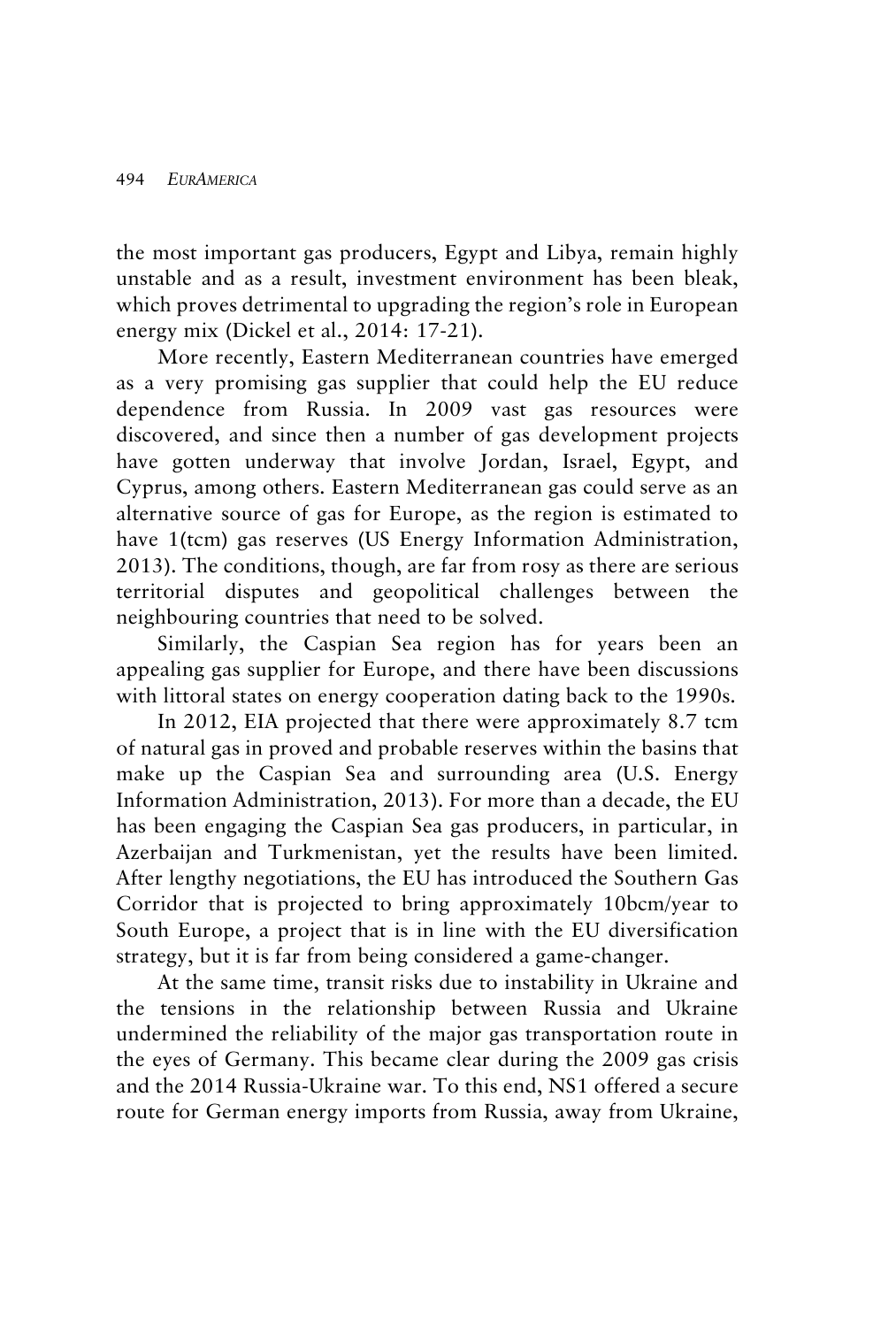and it served as a beacon for the future energy security strategy of the German leadership.

All in all, the construction of NS1 was not in line with the aspiration of the EU external energy security strategy, and it undermined the capabilities of the EU *vis-à-vis* Moscow. While the specific pipeline addressed a major structural energy supply risk, that is to say, the heavy reliance on unstable Ukraine as a transit country, it did not contribute to the second goal of the EU external energy strategy, which is a more diversified energy mix. As a result, although the market share of Russian fell from almost 34.6% in 2005 to approximately 26.7%, ten years later, this development was reversed and a relative peak of 32.4% was recorded in 2013, underscoring the fact that EU remains heavily dependent gas flows from Russia (Eurostat, n.d.).

More importantly, the construction of NS1 watered down the effectiveness of the EU diversification strategy, and served as a buffer for European plans to reduce dependence on Russian gas. On the other hand, it ensured access to Russian gas for German consumers regardless of any pitfalls in the EU energy strategy or future problems in the relations between Moscow and the West. Against this backdrop, Russian gas imports remained of paramount importance, and consequently, Germany had to maintain the same strategy of ensuring the continuation of steady gas flows to maintain the growth of the German economy.

### III. Dispositions

### A. The Dominant Role of Geoeconomics

For Germany, energy security has been one of the three key objectives of German energy policy together with economic efficiency and environmental compatibility and a prerequisite to economic growth (Geden, Marcelis, & Maurer, 2006: 9). German values regarding national interest have been encapsulated by what Edward Luttwak (1990: 17-23) coined the "rise of geo-economics"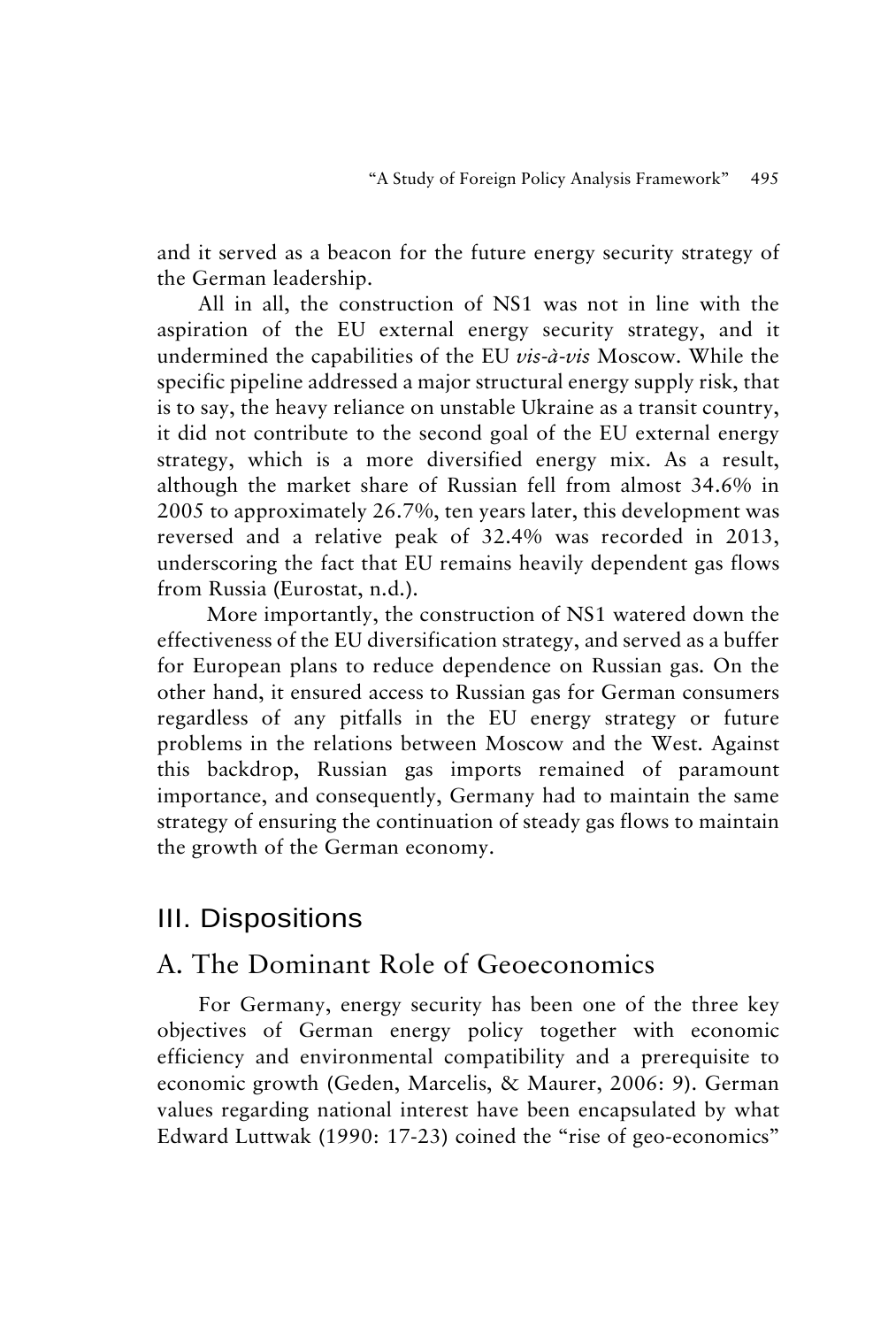and the consequent displacement of geopolitics in international affairs. Luttwak assures us that state policy is determined at the micro-level by a wide array of actors including politicians, bureaucrats and companies.

As a result, Berlin has been moving gradually from its past and consequent Moralpolitik towards a much more practical, narrower and economy-focused outlook tantamount to geo-economics (Szabo, 2015: 7-9). This new conceptualisation of foreign policy is characterised by the distinctive feature of national interests defined in economic terms. Correspondingly, the dominance of business, especially export-oriented business, elevates economic interests above all other types, resulting in a shift from multilateralism to selective multilateralism. In this context, Germany is willing to align with European multilateral resource diplomacy for as long as it does not harm its national energy interests.

In parallel, German industry—which traditionally plays a prominent role in national energy security—tends to consist of enterprises which, regardless of their legal form, are profit-driven (obliged by their shareholders to make money, disregarding geopolitical calculations). Effectively, despite the undeniable political and security dimensions to the energy policy, companies such as E.ON or Wintershall see the energy security landscape primarily from a commercial perspective rather than in abstract geopolitical terms. It should also be remembered that German industrialists (for example the Ost-Anschluss and the Confederation of German Industry) have for quite some time cultivated close relationships with their Russian partners (Szabo, 2015: 7-9; Whist, 2008: 14-15).

### B. German Dispositions Towards Russia

The German view of Russia has also been shaped by the longstanding belief that a cooperative approach would democratise Russia and bring it closer to the West, thereby facilitating peace and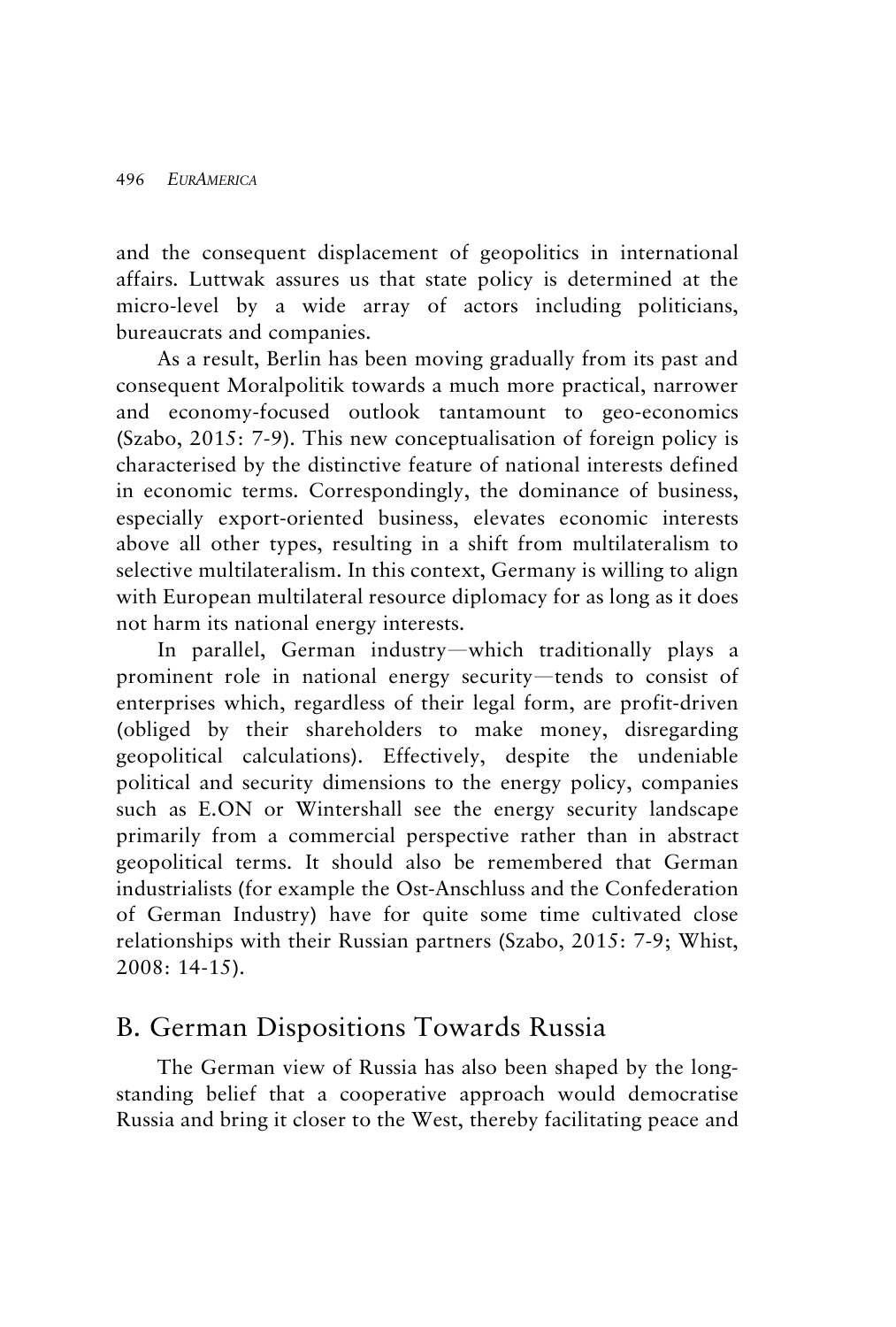stability. For decades now, German foreign policy towards Moscow has been based on the dispositional premises of Ostpolitik, according to which security in Europe is better served when Russia is approached as a partner rather than as an adversary. Meister (2015) argues that this perception can be traced back to the pacification of the post-WWII German political elites as well as to German remorse for the mass murders committed by German troops on Russian soil in WW2. The German political elites had traditionally believed that the isolation of Russia should be avoided at all costs, and that in many respects a strong Russia would be a better partner than a weak Russia.

The German dispositions remained unchanged after Angela Merkel came to power in 2005. Chancellor Merkel Frank-Walter Steinmeier, a close aide to Schröder and Merkel's first foreign minister, was eager to support EU integration, but they supported the basic principles of the German policy towards Russia (Speck, 2015). This is the result of a deeply embedded perception among the political elites of the country that the need for continuity in German foreign policy. As a result, even when Chancellor Merkel took a leading role in the Russia-Ukraine crisis, and led the push for EU sanctions against Kremlin, the German dispositions towards Russia, especially from the political and corporate elites remained essentially unchanged.

Concerning the former, it did not mean that Berlin labelled Moscow an untrustworthy energy partner. Following the 2006 and 2009 gas crisis, there were two interpretations prevailing in Europe about the nature of the crisis and the role of Russia as an energy supplier. The first interpretation suggested that Russia was an unreliable energy partner that would use energy as a political weapon, and was widely held by Central and Eastern European governments, as well as by the US leadership. Interestingly, this position was also espoused by some Germans. According to 2008 Financial Times/Harris Polls, after the 2006 Ukraine gas crisis, 59% of Germans considered Russia to be an unreliable energy supplier,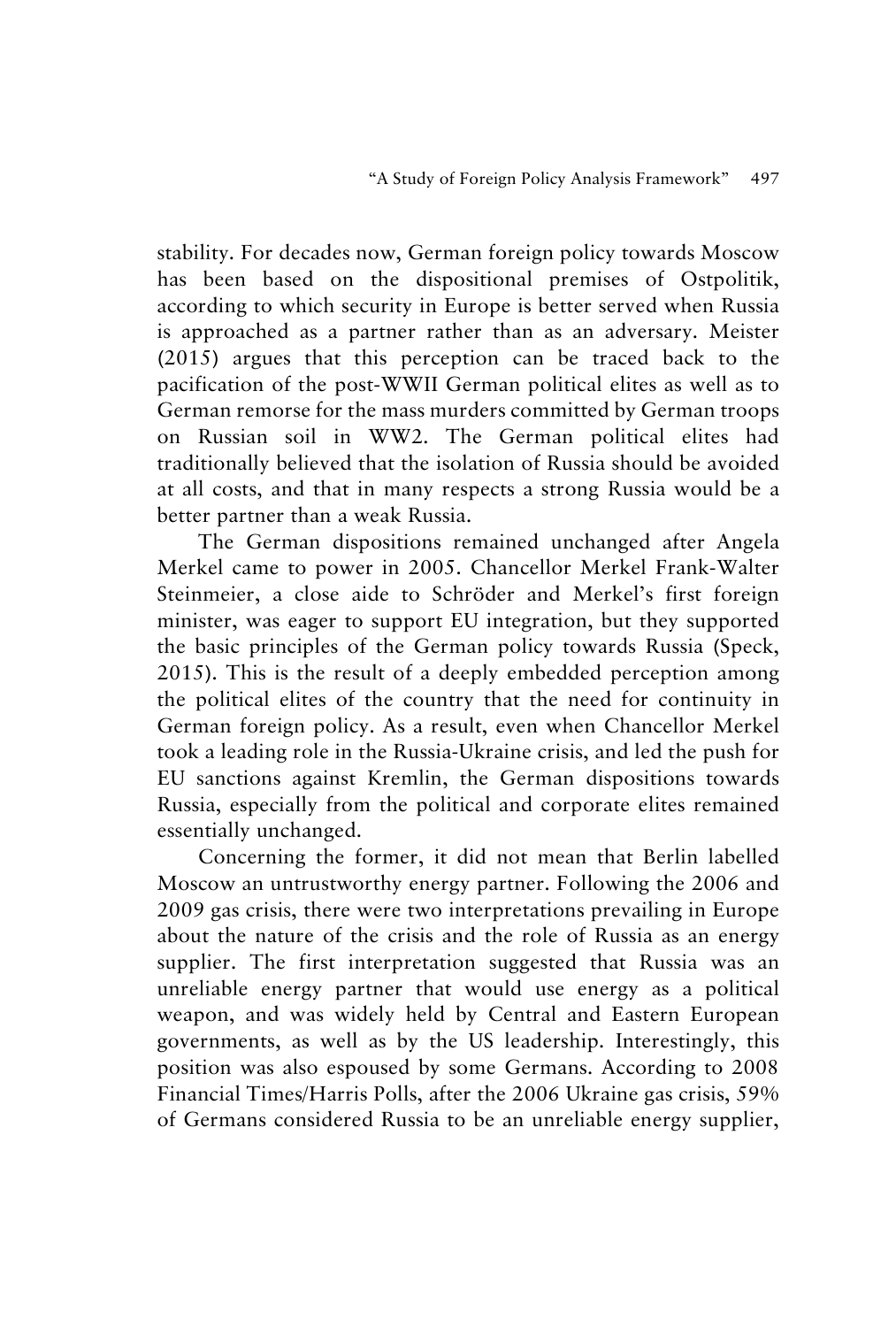and 69% preferred that their country should not import Russian gas (Abdelal, 2013: 435). Similarly, scholars and independent experts, such as Frank Umbach at The German Council on Foreign Relations (DGAP), expressed their concerns about the risks of German overdependence on Russian gas, warning that Moscow might well use energy for political leverage. Again, such fears about Russia were dismissed by most political, bureaucratic and corporate elites, based on Russia's "proven track record" as a gas supplier (Duffield, 2009: 4289-4290).

The second narrative regarding Russia proposes that the real problem was rather on the Ukrainian side because Ukraine was "troublesome" as a transit country. Among the outstanding supporters of this position was the executive leadership of the German energy companies as well as the majority of bureaucratic elites and politicians, these chiefly representing the SPD (Abdelal, 2013: 437-438).

It is therefore interesting to note that although there are fears about possible new gas supply disruption, Berlin has not fundamentally changed its disposition towards Moscow. It is arguable that this may demonstrate the German disposition to distance its national energy needs from the EU energy security, and help us to identify the roots of possible supply problems concerning the "Ukrainian lack of reliability" rather than the intentions of Moscow. All in all, it appears that existing German fears regarding the security of gas supply have not been correlated with any mistrust towards Russia, at least concerning its intentions to deliver the agreed gas volumes.

Similarly, German energy companies see Russia as a reliable, long-standing partner. One needs to keep in mind that the first Ruhrgas-Gazprom contract dates to 1973 while Wintershall and Gazprom established their first of several joint ventures in 1993. The common denominator in the narrative which was adopted by German companies, even after the 2006 and the 2009 gas crisis, was that Gazprom (and by extension, Moscow) constituted a reliable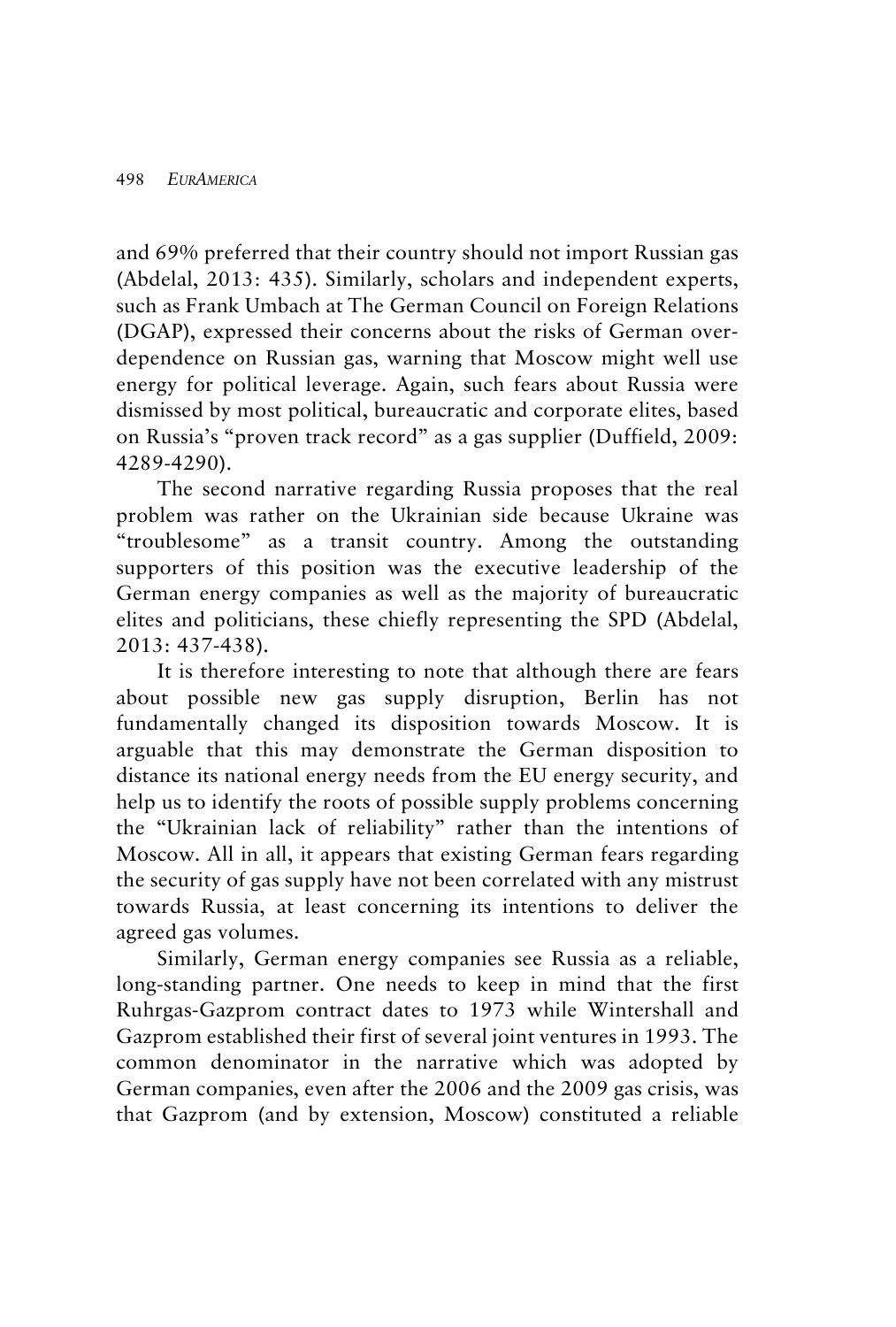energy partner that had always fulfilled its contractual obligations. In parallel, they interpreted the 2006 and the 2009 gas crisis as commercial disputes between Russia and Ukraine that did not affect the credibility of Gazprom (Abdelal, 2013: 435-438). As a result, there was a jointly held positive disposition about Moscow and the prospects of maintaining a close partnership with Russian energy companies.

The main concerns on the part of the German political and corporate elites have been more technical—whether Gazprom would be able to provide the necessary gas quantities to Europe despite its best intentions. Aside from exporting vast amounts of gas, Russia has been using gas for half of its domestic electricity generation, and therefore selling gas at a significant discount, thereby encouraging energy overconsumption. Additionally, the prospects of developing new natural gas fields, for example in the Yamal Peninsula or the Shtokman in the Barents Sea, were rather gloomy. According to Stern (2009: 2), Moscow was facing a lack of "future supply roadmap" as the three most important gas fields in Russia have been declining since the early 2000s whereas the 2001- 2008 gas field development program has done nothing more than stabilise the total gas production. Furthermore, the deteriorating economic conditions of Gazprom had a negative impact on the company's investment outlook (Chivvis & Rid, 2009: 110-111).

# C. German Dispositions Towards EU Energy Security

Despite its strong commitment to European integration, at least in verbal terms, during the 2000s Germany became gradually discontented with how the EU handled energy security. All in all, Berlin appears to support the idea of a more coherent energy strategy, yet it is somewhat pessimistic when it comes to the effectiveness of the EU energy cooperation, which could lead to guaranteed energy security for the Germans.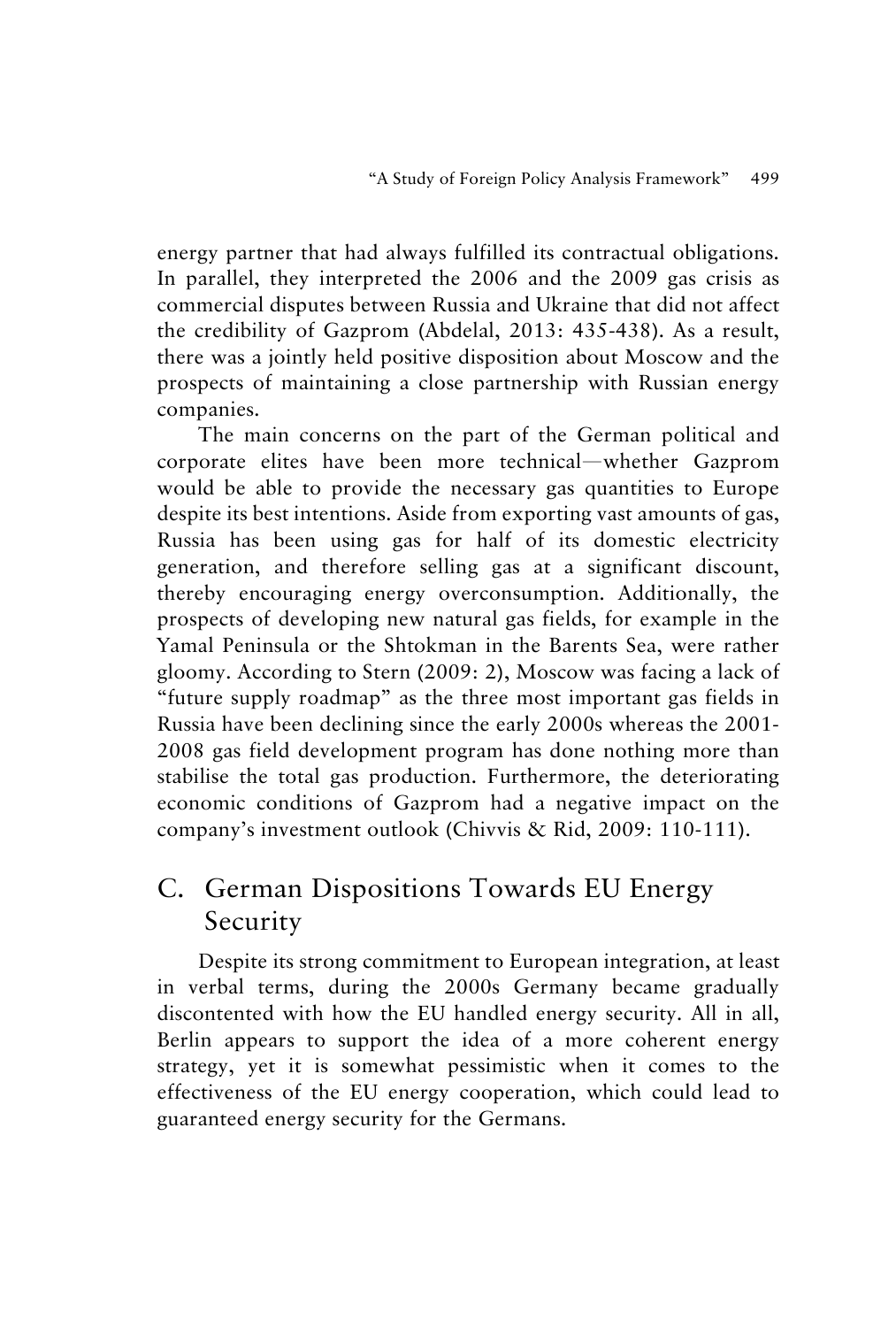This disappointment can be partially attributed to German disappointment concerning the implementation of the EU Gas Directives and the subsequent progress of the EU gas market liberalisation process. Responding to the provisions of the 1st Gas Directive, Germany, along with six more countries committed themselves to fully opening their gas markets by 2008, while other EUMS including France, Portugal, Belgium, and Denmark projected an adoption rate of less than 50% by the same period (Directorate General for Energy and Transport, 2000: 2-22). This had further exacerbated German discontent and distrust with the EU energy security strategy.

Concerning the external dimension of the EU energy security strategy, Berlin does not consider the EU Institutions or EU Member States as its competitors; on the contrary, it claims to support the idea of a more coherent energy strategy, yet it is rather pessimistic when it comes to the effectiveness of the EU energy cooperation, which could lead to guaranteed energy security for the Germans.

This pessimism was further reinforced by the dispositions of other EUMS which, influenced by the establishment of NS1, approached their energy security interests from a rather unilateral perspective. As a result, responding to the emergence of Russian resource nationalism that became apparent with the 2006 and the 2009 Russia-Ukraine gas crisis, as well as when in 2007 two Russian submarines planted a Russian flag at the bottom of the resource-rich Arctic Ocean, individual EUMS such as Greece, France, and Bulgaria, viewed their energy security from a national angle, and therefore they attempted to strike privileged energy agreements with Moscow (Maltby, 2013: 439).

### D. German Dispositions Towards Nord Stream 1

Once Germany decided to proceed with the NS1 pipeline project, there was a widespread belief that it was indeed a European project that did not, and would not, undermine EU energy security.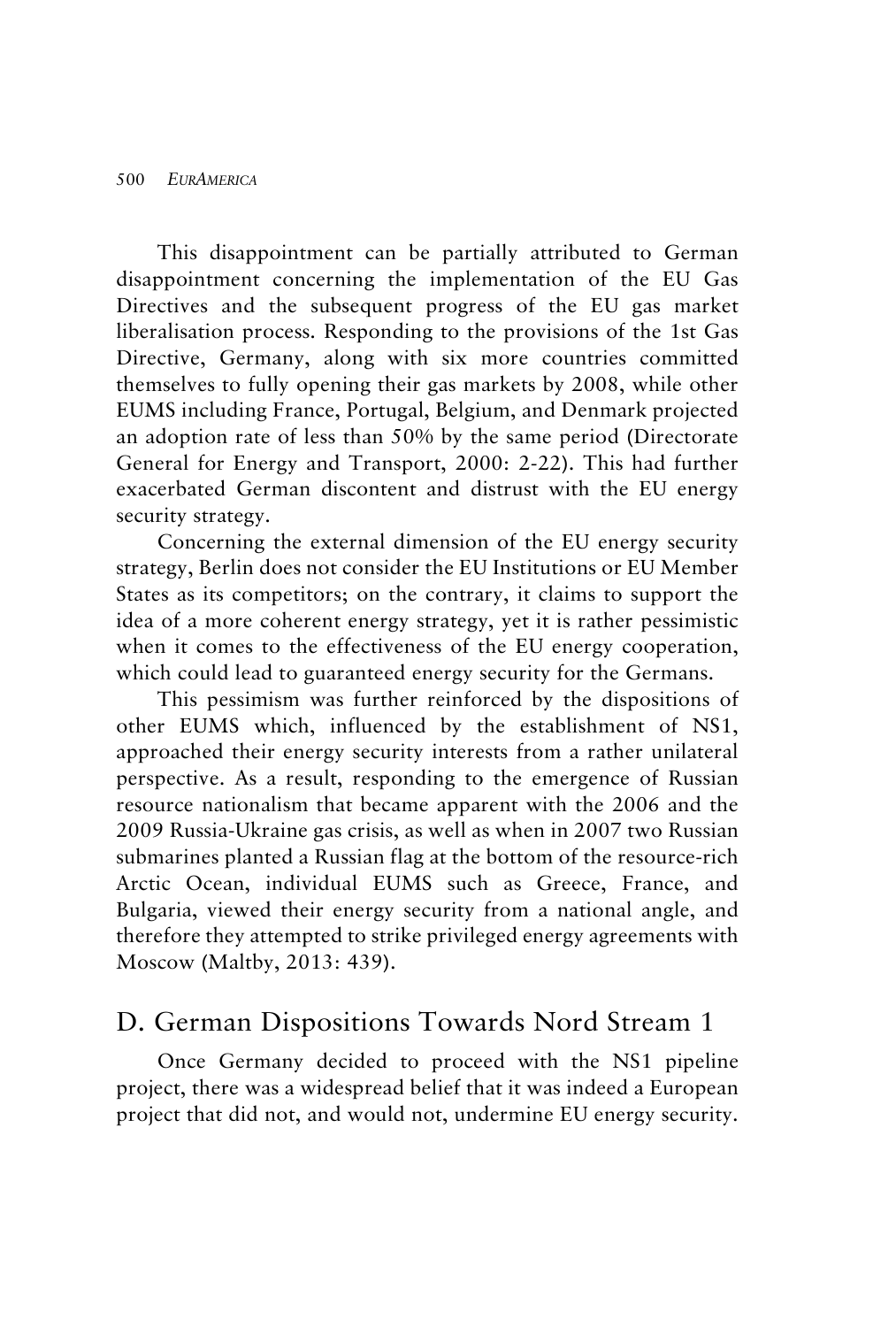Both the German Chancellor Gerhard Schröder and his successor Angela Merkel, as well as Frank-Walter Steinmeier, who served at that time as Schröder's Chief of Cabinet and later as Minister of Foreign Affairs in Merkel's government, have repeatedly stressed that Nord Stream was a genuinely pan-European project and have called on the other EU Member States to support it (Whist, 2008: 12-13).

What is more, the launch of the particular project sparked different reactions among EUMS. At a national level, the construction of Nord Stream 1 Poland, in turn, a member of the socalled Visegrad Group of Central European states which also includes Czech Republic, Slovakia, and Hungary. The most memorable instance of discontent took place in 2006 when the then Minister of Defence Radosław Sikorski called the agreement between Russia and Germany for the construction of Nord Stream pipeline a throwback to the "Molotov-Ribbentrop" pact, referring to the security ramifications of that project for his country (Euobserver, 2006).

The statement reflects the Polish disposition towards NS1 and energy security. The National Security Strategy of the Republic of Poland, in 2007 and 2014, characterised Polish dependence to Russian gas imports as the greatest external threat to national security. The Polish government has identified growing importance of the economic dimension of energy security, and it has constantly stressed the use of energy as a political weapon by some states, implicitly referring to Russia. The importance of the geopolitical dimension of energy security is further emphasised by the Polish government underscoring challenges stemming from the lack of diversification of energy supplies (National Security Bureau, 2007: 6-8). Similarly, the 2014 National Security Strategy of the Republic of Poland recognizes access to energy resources, as well as diversification of energy supplies and transit routes, as the most important factors of energy security (National Security Bureau, 2014: 15).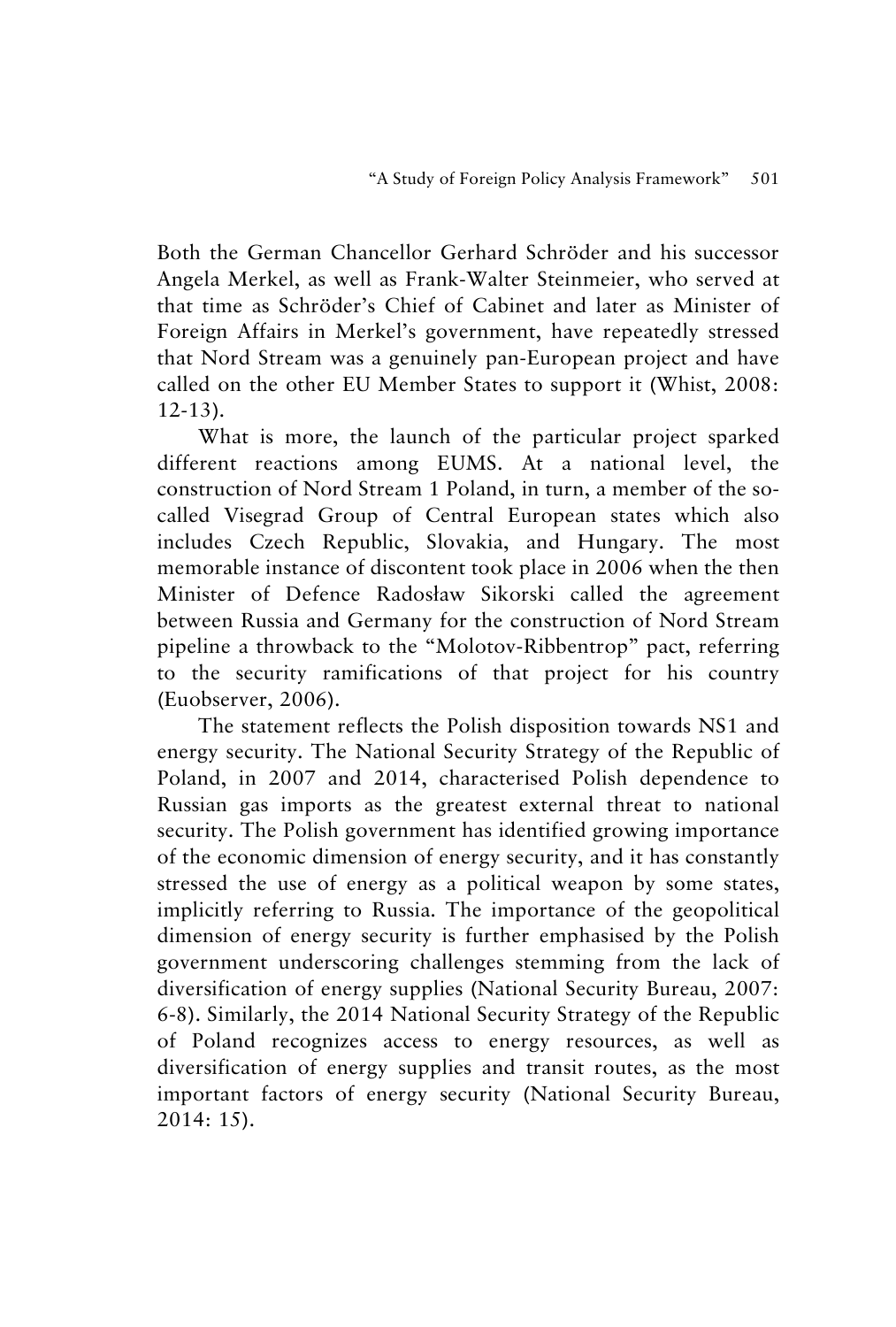What is more, other countries were inclined to follow the paradigm of Germany and establish similar pipeline networks, such as the proposed South Stream that would bring gas from Russia to Europe through the Black Sea. When, in April 2008, the then Greek Prime Minister Karamanlis signed on a deal to join Gazprom's USD 16 billion pipeline project, the Greek government was interested in securing a special energy relationship with Russia as a result of the perceived special relationship with Kremlin. Similarly, in April 2015, the Syriza-led coalition government sought to ink an energy deal with President Putin that would include the construction of Turkish Stream. Such an agreement would also offer significant fee revenue that would help the cash-strapped country to meet its financial needs, and it would also serve as a bargaining chip towards its creditors (Pourzitakis, 2015).

Such diverse dispositions on behalf of EUMS, however, further weakened the external dimension of the EU energy security strategy, leading Berlin to further conceptualize its energy diplomacy at a national level. As a result, it should come as no surprise that amidst negotiations for bilateral pipeline projects such as South Stream and later the Turkish Stream, Berlin would view NS1 as a commercial project of national interest that do not contradict the EU energy security strategy or at least not more than other EUMS initiatives. In Berlin's eyes, there was nothing wrong with Germany establishing pipelines with Russia as such a project would help EU bypass the bottleneck of Ukraine. At the same time when other countries would also seek privileges partnerships with Moscow, or they would try to deviate from the provisions of the EU regulations on energy policy.

In parallel, one needs to keep in mind that German energy executives' views of what constituted the optimum route for gas transportation were shaped by the absence of transit fees, which compensated for the additional construction cost associated with subsea pipelines. Furthermore, the strategy of E.ON and BASF was based on demand calculations, according to which, gas demand in Belarus or Poland would remain flat and hence would not justify the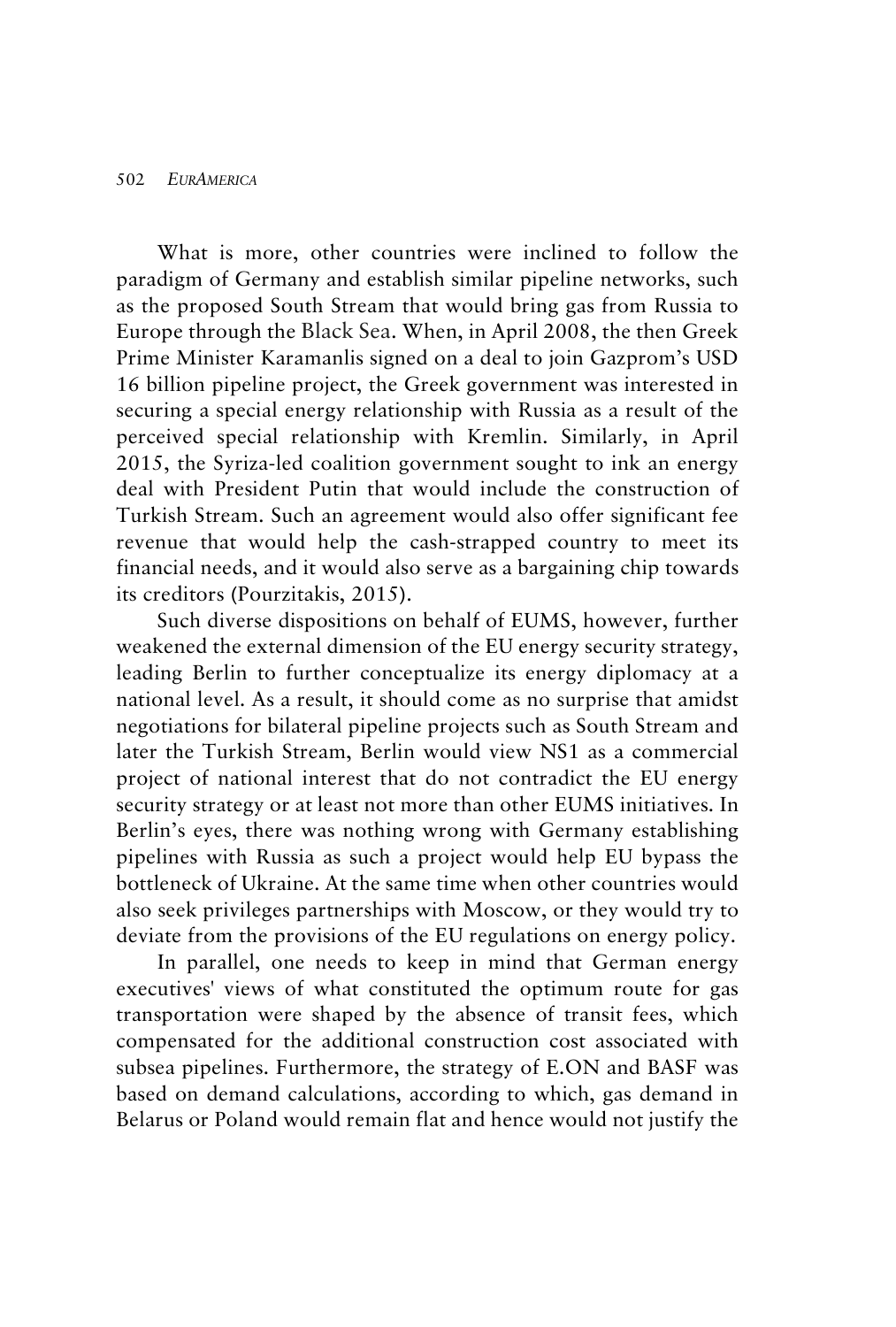additional transaction costs to be entailed if the consortium opted out of the expansion of the Yamal-Europe pipeline. In parallel, German executives were not ready to pursue a unilateral strategy which recognised the need for political support amid so sensitive an issue.

Despite the prominent role that energy companies play in the national energy landscape, German energy executives saw that without the consent of, and the coordination with, German policymakers, such a delicate project would face serious barriers. This should be seen, according to us, as an indirect acceptance on the part of the German energy industry of the salience of the political dimension of energy security. Likewise, it testifies to the necessity for action coordination between the German state and the German energy corporations (Abdelal, 2013: 431-438).

### IV. Intentions

### A. Ostpolitik and German-Russia Relations

German political leadership has traditionally believed that isolation of Moscow should be avoided at all costs. Subscribing to Ostpolitik philosophy, Berlin has traditionally intended to foster bilateral ties, to establish a closer personal relationship with Vladimir Putin, going even as far as searching for joint positions with Russia on international issues such as the 2003 Iraq War (Dettke, 2009: 194-195). Such initiatives were placed in the context of establishing a special relationship with the Kremlin that would bring economic benefits to German companies while at the same time "keeping Russia at bay" (Friedman, 2012). Like Schröder, many German politicians influential in foreign policy-making, including Foreign Minister Frank-Walter Steinmeier, expressed precisely the same intentions (Forsberg, 2016: 22-25). Furthermore, according to Chivvis and Rid, Germany has traditionally felt compelled not to take aggressive actions against Russia for historical reasons, a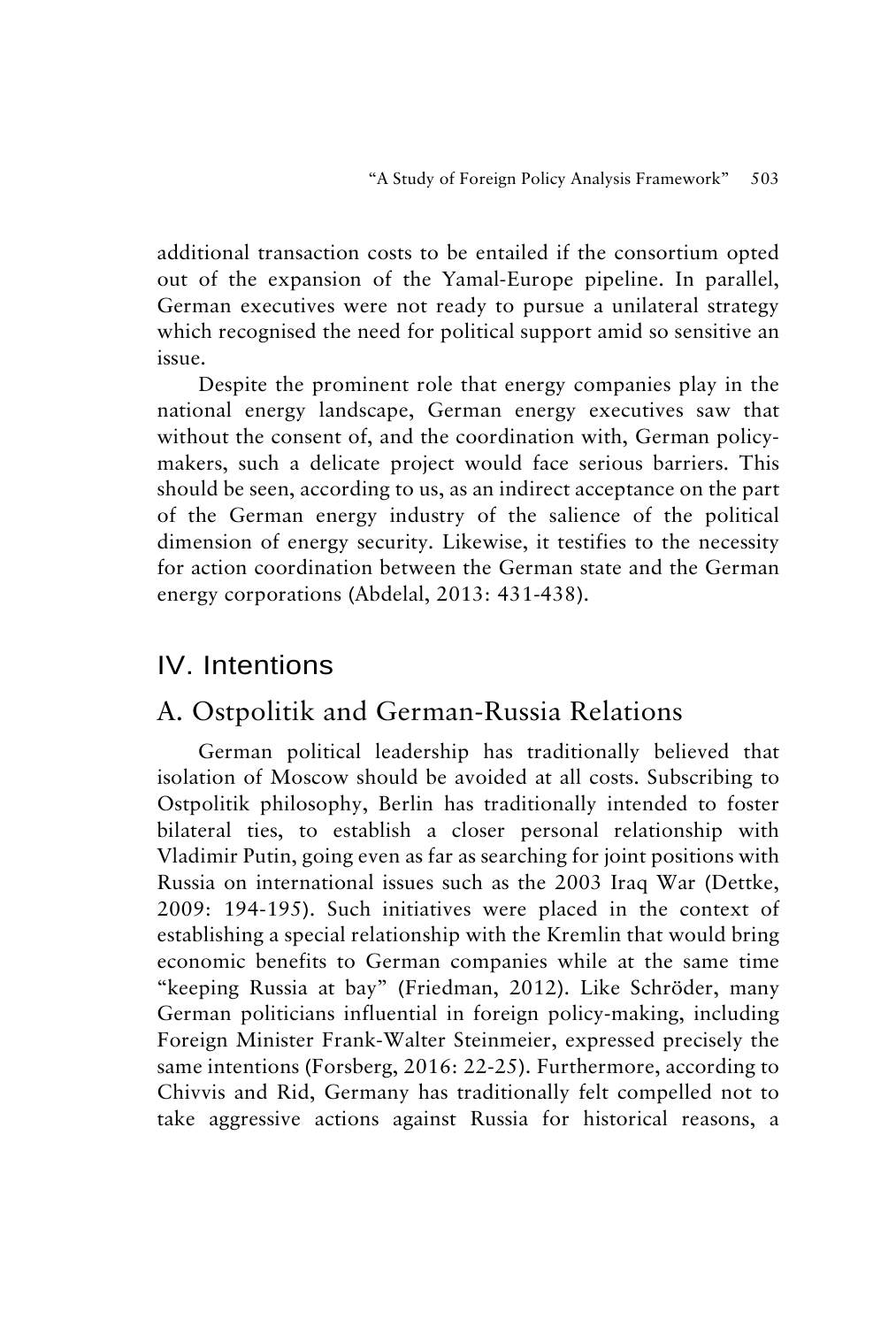tendency that has been observed throughout the Schröder period (2009: 114-115). To the contrary, the German government did feel compelled to serve as a bridge between Russia and the West, as evidenced by the article authored by Schröder himself for *Die Zeit* back in 2002 (Timmins, 2006: 305-312).

When Angela Merkel came to power in 2005, she intended to bring "sobriety" to the German-Russian dialogue, which had been shaped by the cordial relationship between Putin and Schröder. While the new Chancellor was willing to raise German concerns concerning Russia's record regarding issues such as democracy and human rights, she was not willing to go too far and provoke the Kremlin by imposing sanctions. At the same time, in line with her predecessor, she recognised the importance of Russia as an economic partner and accordingly sought to bring closer commercial and economic cooperation between the two countries. This intention remained intact even in 2014 when Germany stepped up and took a leading role at the EU sanctions against Russia in the aftermath of the Russia-Ukraine war, as Berlin approved sanctions, but it opposed blunt sanctions and Merkel took every opportunity to negotiate with Moscow a de-escalation of the conflict.

As a result, after 2005 Berlin gave priority to the economic and energy dimension of the Germany-Russia relationship, which was evidenced by the construction of NS1 (Forsberg, 2016: 24-26). Therefore, Foreign Minister Steinmeier intended to continue, and possibly deepen, the foreign policy built on Ostpolitik (Chivvis & Rid, 2009: 108).

### B. German Intentions Towards EU Energy Security

Firmly committed to pursuing German economic interests, even at the expense of common EU goals and values, the SPD/ Green government and later all the CDU-led coalition governments sought to achieve specific German energy goals. In other words, German political leadership pursued a distinct national energy security strategy. What is more, Berlin did not intend to pursue its national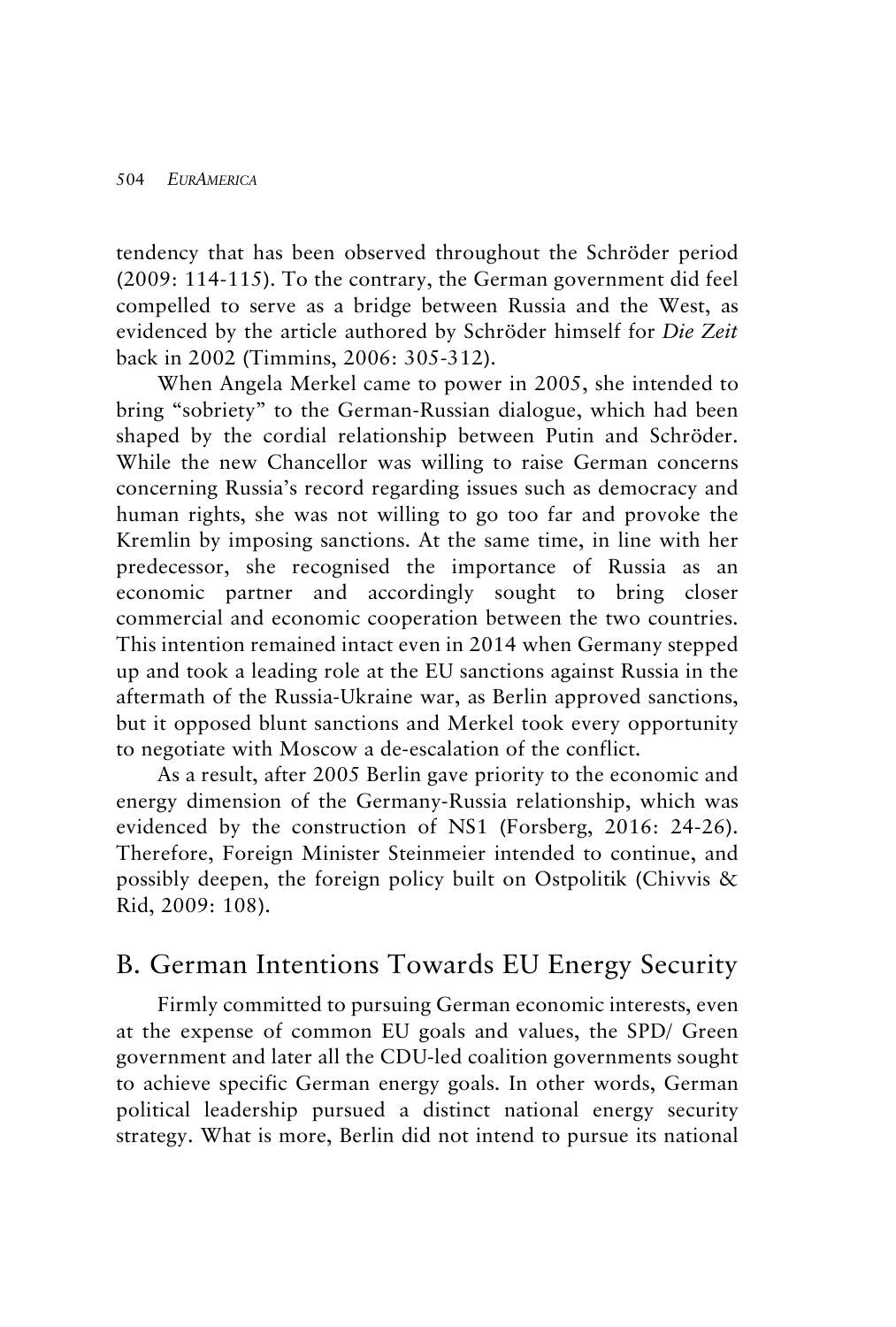energy agenda within a multilateral framework. Instead, it opted for bilateral "special" relations with countries of great interest such as Russia or/and China. At most, as Rahr puts it, Berlin was ready to follow through "selective multilateralism" (2007: 139-141).

Hence, the Schröder government perused independence when making decisions regarding energy security choices even if/when such would be regarded as a "zero-sum game" under the EU framework. This did not mean, of course, that Germany intended to sabotage the EU energy security strategy; on the contrary, Germany remained a strong supporter of closer EU integration in respect of energy security, at least in declaratory terms, yet to the extent that this would not conflict with German national interests.

When Angela Merkel formed her first coalition government back in 2005, the government was clear about its intentions regarding energy security. On the one hand, Merkel intended to pursue a more comprehensive energy agenda that would be based somewhat less on the supply of energy security and more on climate change. On the other hand, the CDU/CSU and the SPD continued its commitment to the security of energy supply. Consequently, the new government did not intend to change the basic course of action regarding energy security. This was evidenced by the decision to organise an extended Energy Summit in 2006, which called for a German "energy foreign policy" and to assign a more active role in the energy policy to the Ministry of Foreign Affairs (Duffield, 2009: 4286). All in all, the German intentions towards the EU energy security strategy remained consistent regardless of the composition of the German government, and it has been giving priority to the national energy security goals while supporting the EU energy security agenda to the extent that it does not undermine the country's energy needs.

### C. Nord Stream 1 and Its Consequences

German leadership sought to de-securitise NS1. In particular, German political and industry leadership present NS1 as corporate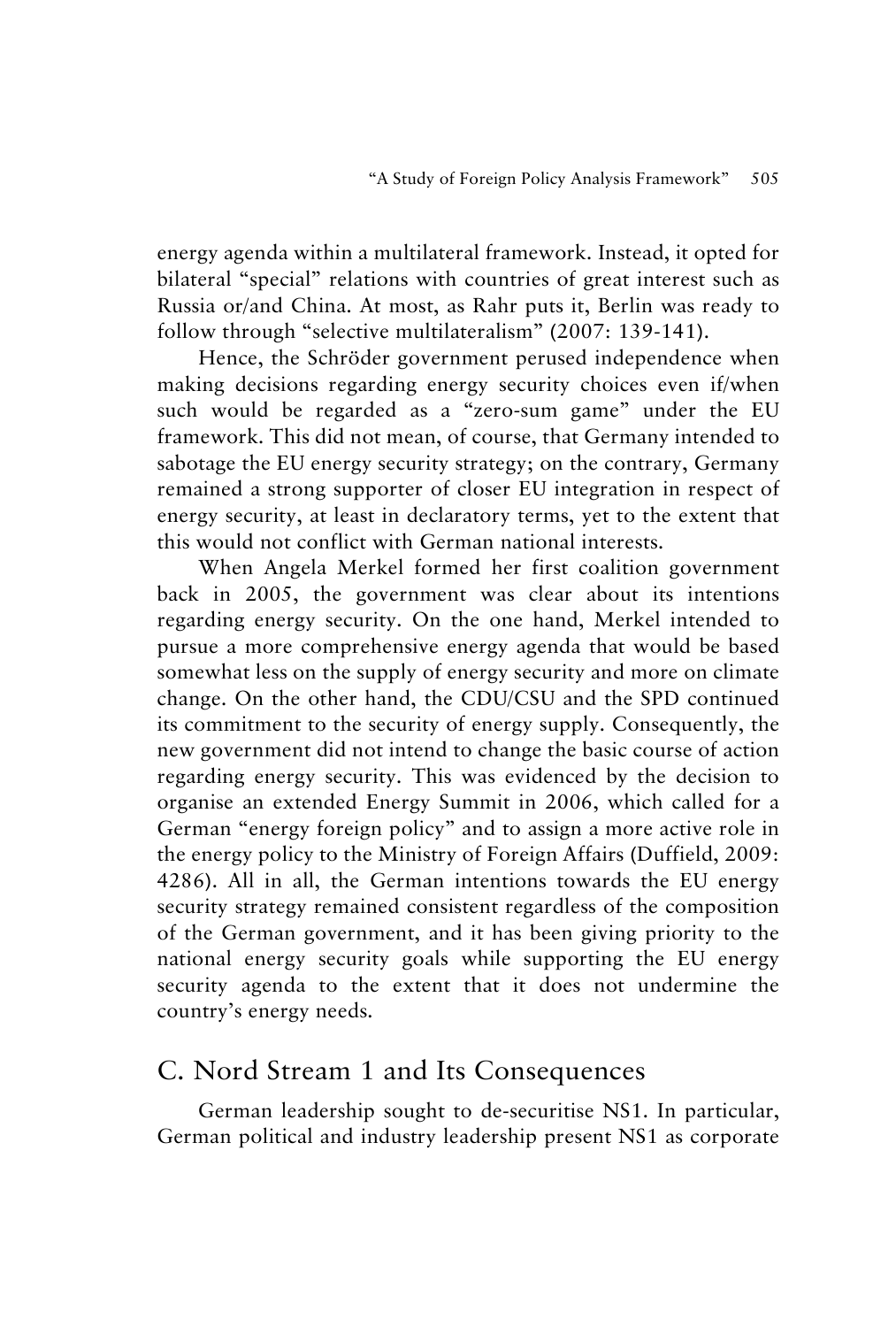projects that were intended to serve the EU energy security needs, but also to integrate it as much as possible within the EU energy security strategy (Abdelal, 2013: 439-442). Other than that, the German approach could perhaps be described as "take it or leave it" as Berlin aimed to bring onboard other EU Member States, despite any possible intra-EU objections.

Unsurprisingly, the German corporate community intended to maintain close energy relations with Russia even in the aftermath of the 2006 and the 2009 gas crises. Despite fears about the security of supply, German energy companies did not intend to let these concerns distract from their energy plans *vis-à-vis* Russia. They indeed decided to support it in advance of the decisions of EU institutions. Konig, a member of the Board of Directors at WINGAS since 2002 and Chairman of the Management Board since 2009, was supportive of Gazprom, arguing that:

Just after the days of the Soviet Union, the West encouraged companies to become capitalistic. Now they act as we do. Gazprom is a company, which operates just as European and US companies do. Gazprom's decisions are driven by the same reasoning. Gazprom's largest shareholder does not change what Gazprom's management aims to do: to earn profits. (Abdelal, 2013: 440)

### V. Conclusion

As indicated at the beginning of this paper, we have been interested in the consequences of NS1, understood as FPA. Our research indicates that the structural dimension (especially in the domestic context) of the NS1 understood as FPA1 does create favourable conditions for further actions that would follow the same path. It is, after all, the domestic context of Germany which, being export-oriented, creates the severe need of a reliable and affordable source of energy—a need that is often termed as being of "strategic importance." As such, this structural domestic determinant influences Germany's disposition and, by extension, its intentions.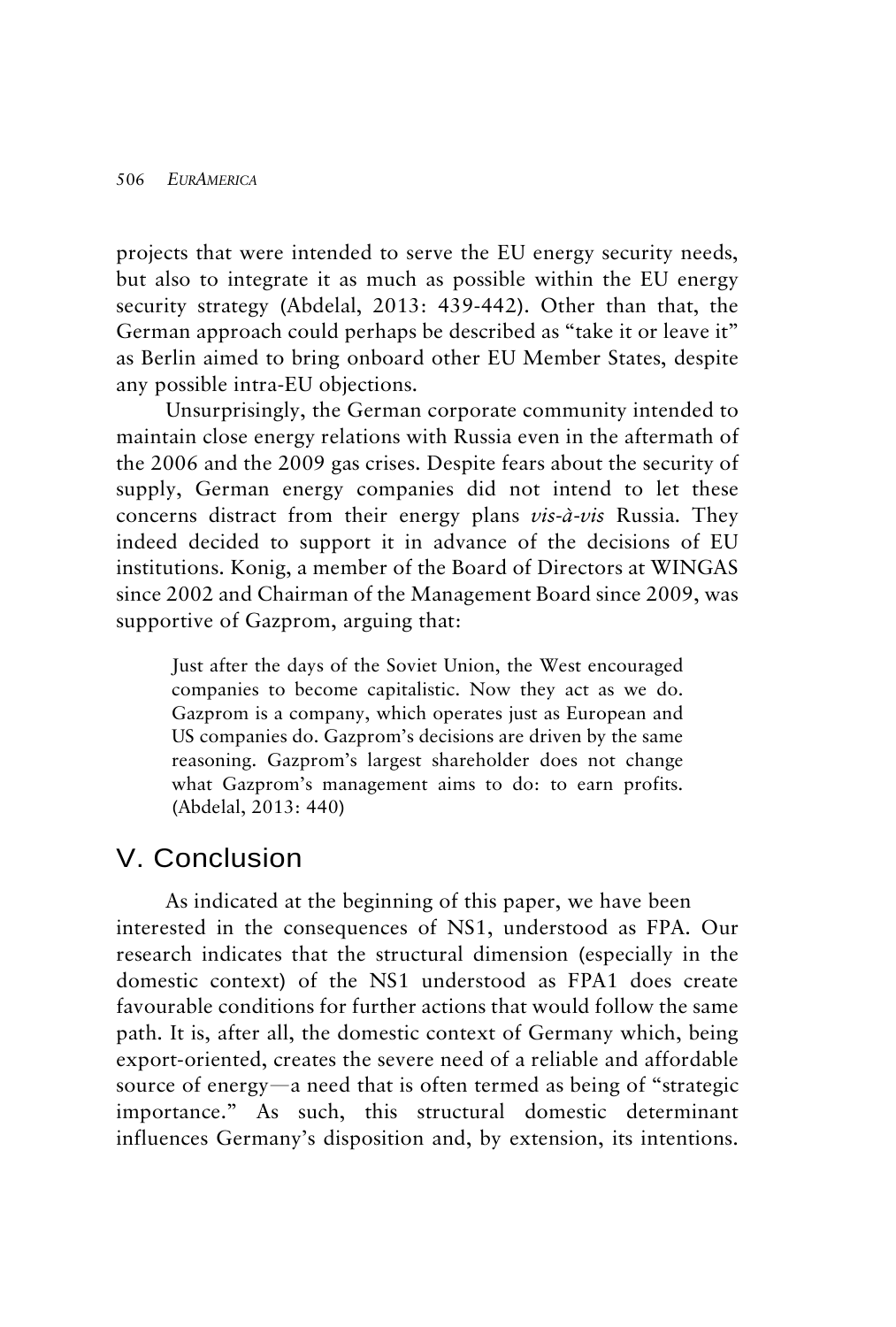This, according to Carlsnaes's linear understanding, has led Germany to finalise the NS1. Let us again remember that in the German political doctrine, stable and affordable energy is understood to be a public good, and therefore one could also say that the provision of thereof constitutes a major source of the German government's legitimacy.

Given the international-context structural dimensions—the end of the Cold War and consequent move from geopolitics to geoeconomics, the processes of globalization and international competition, European integration (with its internal competition), and the move towards increasing the role of gas in energy mix amid political instability in the Middle East, we claim that it seems logical for further elements of the Carlsnaes's model to follow suit. This consequently leads to reinforcement of intentional dimension, which is evidenced by Angela Merkel's continuation, albeit in a slightly subtler form, of the Schröder "Germany first policy," which seeks to give absolute priority to national interests and to economics.

The above analysis naturally has its limitations. Firstly, more attention could profitably be paid to the interaction between the international and domestic contexts of the structural dimension. Secondly, it begs for further research into the relationship between the NS1 and the proposed Nord Stream 2. As much as we claim that the Carlsnaes's model allows for a persuasive explanation of NS1, the next step should seek to challenge the linear model, which would certainly enrich our understanding at the theoretical level.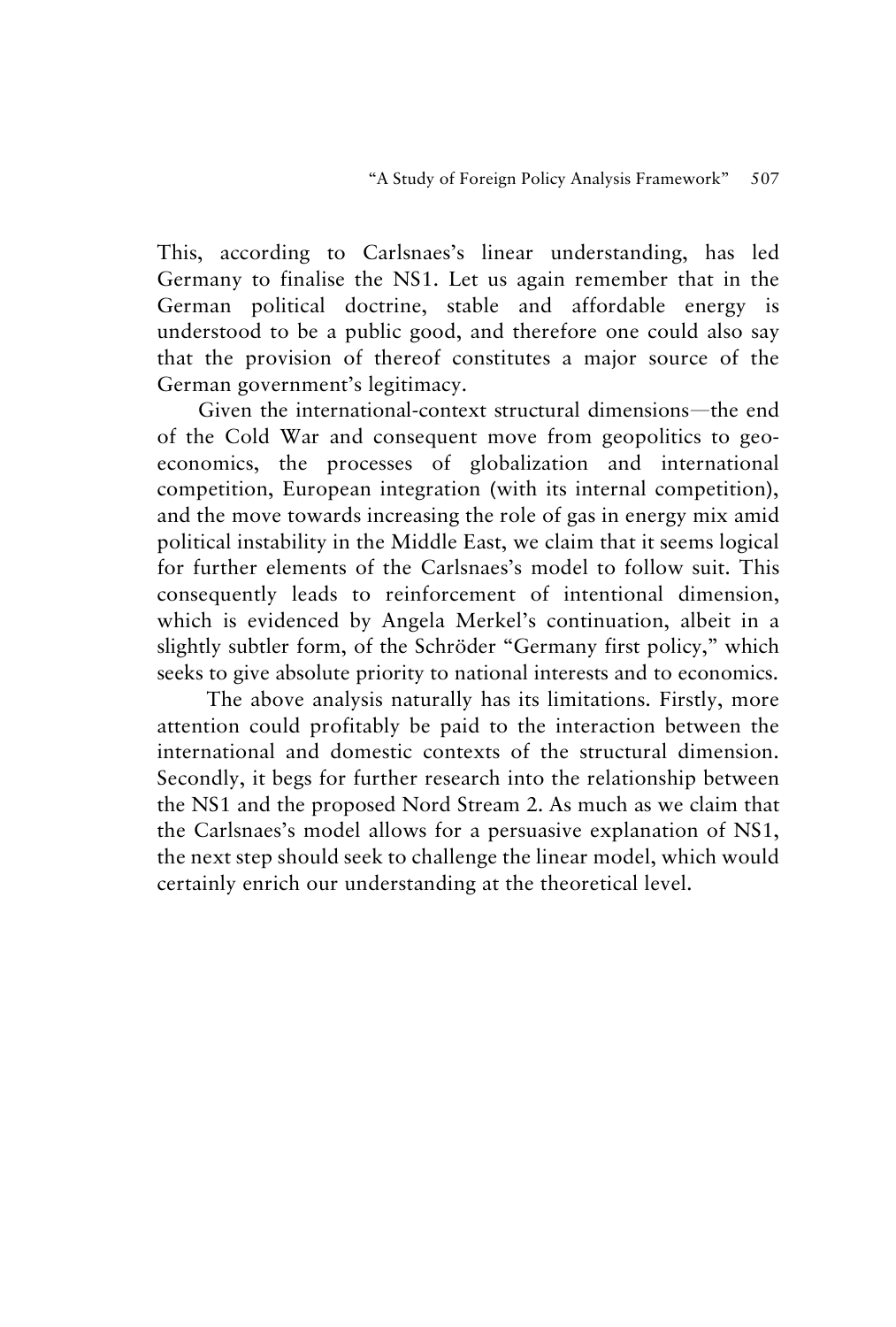### References

- Aalto, P. (2008). The EU-Russia energy dialogue and the future of European integration: From economic to politico— normative narratives. In P. Aalto (Ed.), *The EU-Russia energy dialog. Europe's future energy strategy* (pp. 23-42). Aldershot, UK: Ashgate.
- Abdelal, R. (2013). The profits of power: Commerce and realpolitik in Eurasia. *Review of International Political Economy,* 20, 3: 421-456.
- Carlsnaes, W. (1992). The agency-structure problem in foreign policy analysis. *International Studies Quarterly*, 36, 3: 245-270.
- Chivvis, C. S., & Rid, T. (2009). The roots of Germany's Russia policy. *Survival,* 51, 2: 105-122.
- Chow, E. C. (2013, November 20). The Russia-EU gas relationship: A partnership of necessity. *Center for Strategic and International Studies.* Retrieved from [https://www.csis.](https://www.csis/)org/ analysis/russia-eu-gas-relationship-partnership-necessity
- Davies, W. (2014). *The limits of neoliberalism: Authority, sovereignty and the logic of competition*. Los Angeles: SAGE.
- Dettke, D. (2009). *Germany says "No": The Iraq War and the future of German foreign and security policy*. Washington DC: Woodrow Wilson Center Press.
- Deutch, J., Schlesinger, J. R., & Victor, D. G. (2006). *National security consequences of U.S. oil dependency* (Council on foreign relations, independent task force report No. 58). Retrieved from http://www.cfr.org/oil/national-securityconsequences-us-oil-dependency/p11683
- Dickel, R., Hassanzadeh, E., Henderson, J., Honoré, A., El-Katiri, L., Pirani, S., et al. (2014). *Reducing European dependence of Russian gas: Distinguishing natural gas security from geopolitics* (OIES Paper NG 92). Oxford, UK: Oxford Institute for Energy Studies.
- Directorate General for Energy and Transport, European Commission. (2000). *State of implementation of the EU Gas*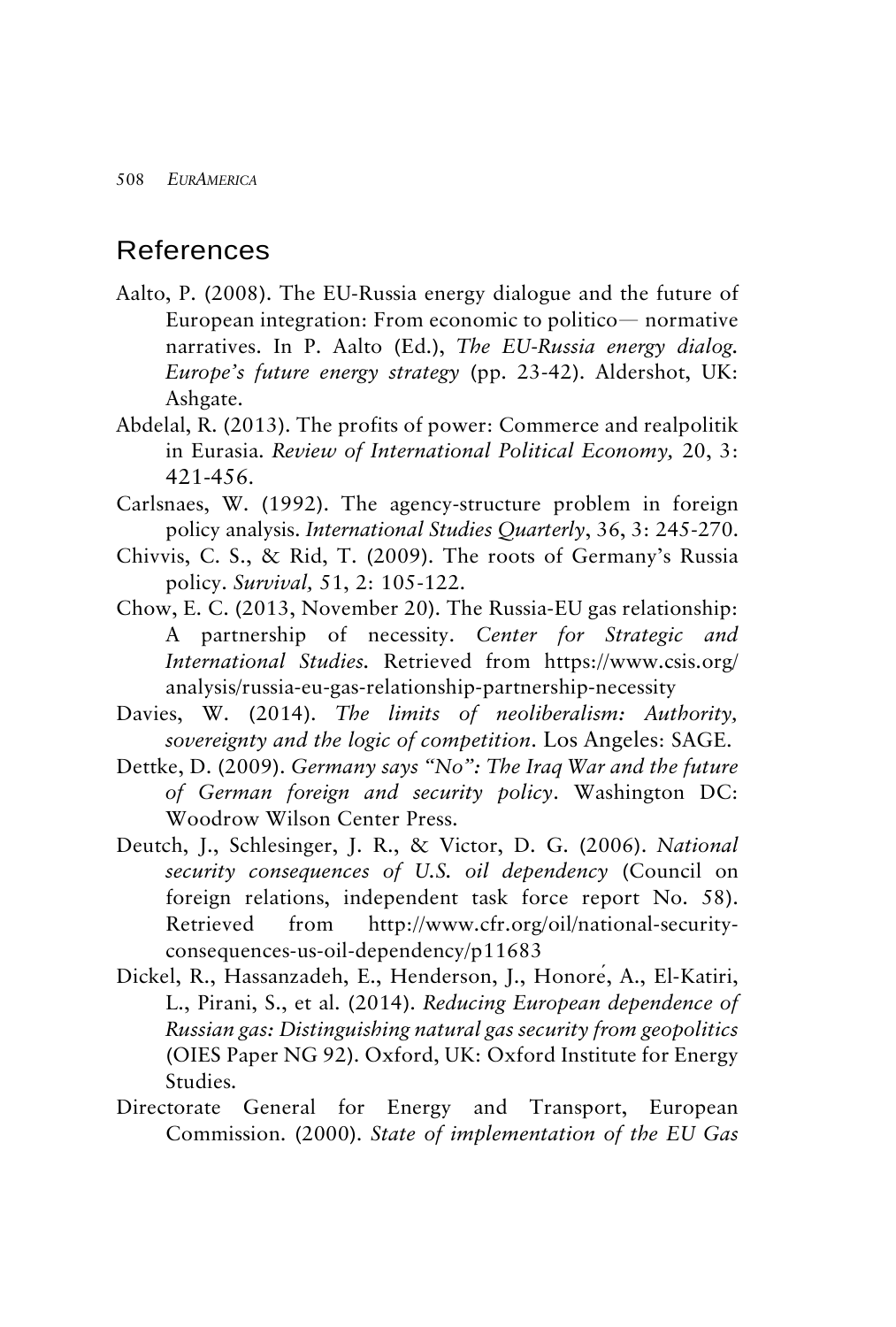*Directive* (*98/30/EC*): *An overview*. Brussels, Belgium: European Commission.

- Duffield, J. S. (2009). Germany and energy security in the 2000s: Rise and fall of a policy issue?. *Energy Policy,* 37, 11: 4284- 4292
- Euobserver. (2006). *Poland compares German-Russian pipeline to Nazi-Soviet pact*. Retrieved from https://euobserver.com/ foreign/21486
- European Commission. (2000). *Green Paper*—*Towards a European strategy for the security of energy supply*. Brussels: European Union.
- European Commission. (n.d.). *Energy security strategy*. Retrieved from https://ec.europa.eu/energy/en/topics/energy-strategy-andenergy-union/energy-security-strategy
- Eurostat. (n.d.). *Energy production and imports*. Retrieved from http://ec.europa.eu/eurostat/statistics-explained/index.php/ Energy\_production\_and\_imports
- Forsberg, T. (2016). From Ostpolitik to 'frostpolitik'? Merkel, Putin and German foreign policy towards Russia. *International Affairs,* 92, 1: 21-42.
- Friedman, G. (2012, March 12). The state of the world: Germany's strategy. *Stratfor*. Retrieved from https://www.stratfor.com/ weekly/state-world-germanys-strategy
- Geden, O., Marcelis, C., & Maurer, A. (2006). *Perspectives for the European Union's external energy policy: Discourse, ideas and interests in Germany, the UK, Poland, and France* (Working Paper FG 1). Berlin: German Institute for International and Security Affair.
- International Energy Agency. (n.d.). *Oil*. Retrieved from https:// www.iea.org/aboutus/faqs/oil/
- International Energy Outlook 2016. (2016). *EIA.* Retrieved from https://www.eia.gov/outlooks/ieo/world.cfm#uspolicies
- Kramer, A. E. (2006, April 28). Gazprom makes an energy deal with BASF. *New York Times*. Retrieved from [http://query.](http://query/)nytimes. com/gst/fullpage.html?res=9500E6DF103FF93BA15757C0A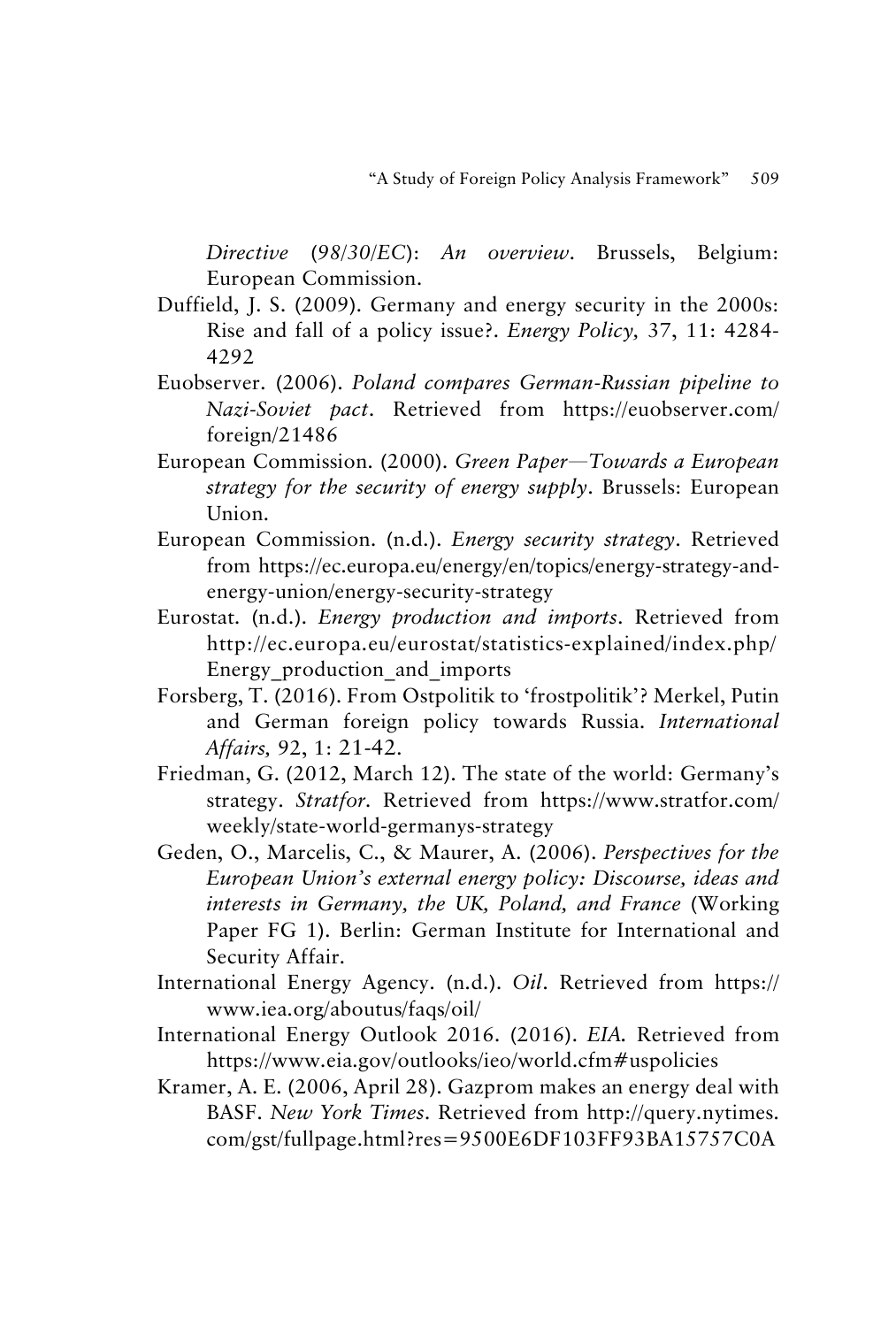9609C8B63

- Kuhne, G. (2004). Energy security and conflict with other values: The case of Germany. In B. Barton, C. Redgwell, A. Rønne, & D. Zillman (Eds.), *Energy security: Managing risk in a dynamic legal and regulatory environment* (pp. 337-354). New York: Oxford University Press.
- Kundnani, H. (2011). Germany as a geo-economic power. *The Washington Quarterly,* 34, 3: 31-45.
- Luttwak, E. N. (1990). From geopolitics to geo-economics: Logic of conflict, grammar of commerce. *The National Interest,* 20: 17- 23.
- Maltby, T. (2013). European Union energy policy integration: A case of European Commission policy entrepreneurship and increasing supranationalism. *Energy Policy,* 55: 435-444.
- International Energy Agency. (2016). *Medium-term oil market report 2016: Overview*. Retrieved from https://www.iea.org/ Textbase/npsum/MTOMR2016sum.pdf
- Meister, S. (2015). *Ostpolitik 2.0?: Russia, Germany, and Nord Stream 2*. Retrieved from https://dgap.org/en/think-tank/ publications/further-publications/ostpolitik-20
- National Security Bureau. (2007). *National security strategy of the Republic of Poland*. Warsaw, Poland: Author.
- National Security Bureau. (2014). *National security strategy of the Republic of Poland*. Warsaw, Poland: Author.
- Nord Stream. (n.d.). *The pipeline.* Retrieved from [https://www.](https://www/) nord-stream.com/the-project/pipeline/
- Pourzitakis, S. (2015, July 28). The energy security dilemma of Turkish stream. *Carnegie Europe*. Retrieved from http:// carnegieeurope.eu/
- Rahr, A. (2007). Germany and Russia: A special relationship. *The Washington Quarterly,* 30, 2: 137-145.
- Riley, A. (2016). *Nord stream 2*: *A legal and policy analysis* (Center for European policy studies special report No 151)*.* Brussels, Belgium: Center for European Policy Studies.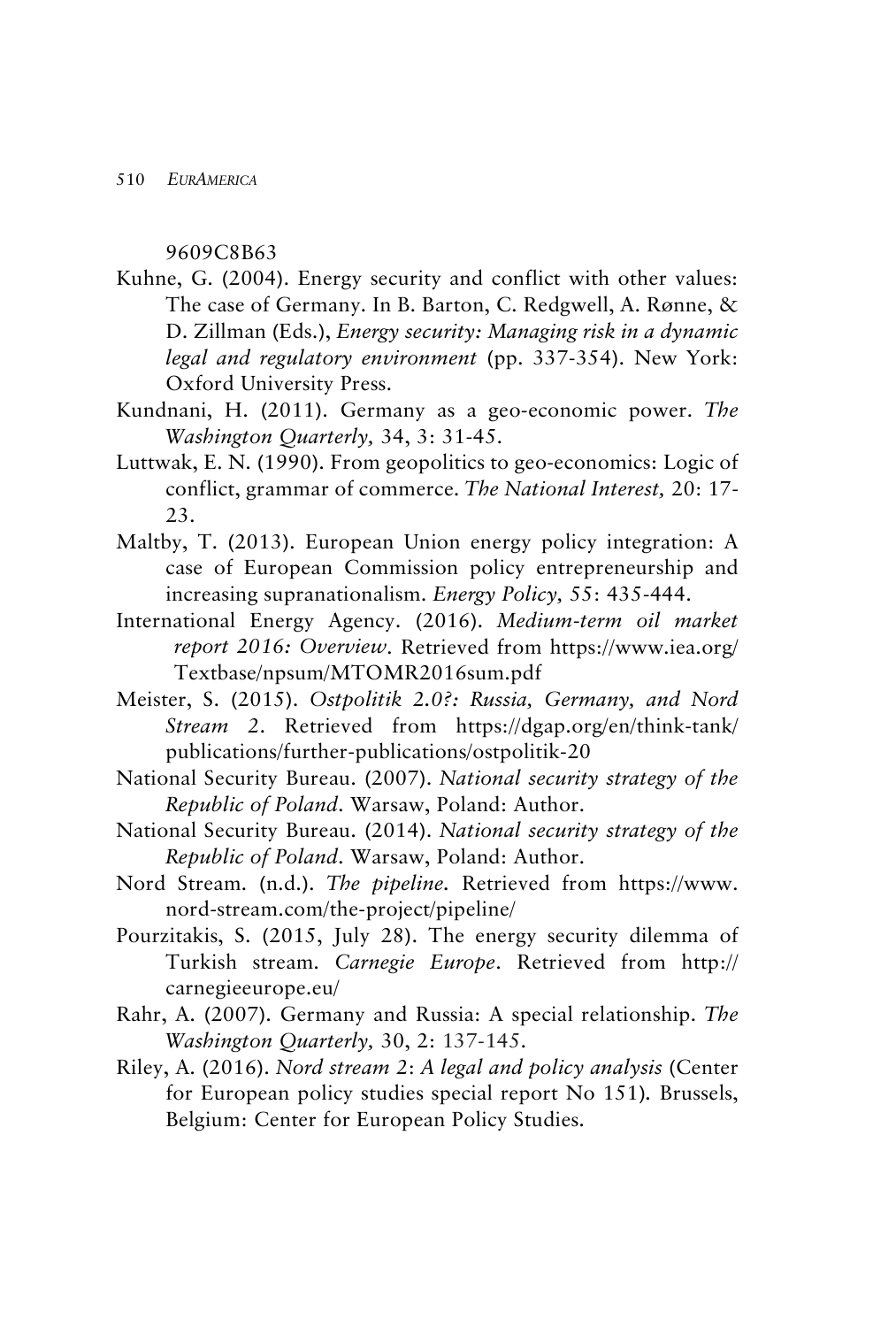- Speck, U. (2015, March 26). German power and the Ukraine conflict. *Carnegie Europe*. Retrieved from http:// carnegieeurope.eu/2015/03/26/german-power-and-ukraineconflict-pub-59501
- Stern, J. (2009). *Future gas production in Russia: Is the concern about lack of investment justified*?. Oxford, UK: Oxford Institute for Energy Studies.
- Szabo, S. F. (2015). *Germany, Russia, and the rise of geo- economics*. London: Bloomsbury Academics.
- Timmins, G. (2006). German Ostpolitik under the Red-Green Coalition and EU-Russian relations. *Debatte,* 14, 3: 301-314.
- US Energy Information Administration. (2013, August 15). Overview of oil and natural gas in the Eastern Mediterranean region. *Independent Statistics & Analysis.* Retrieved from https://www.eia.gov/beta/international/analysis\_includes/regions\_ of\_interest/Eastern\_Mediterranean/eastern-mediterranean.pdf
- U.S. Energy Information Administration. (2013, September 11). Oil and natural gas production is growing in Caspian Sea region. *Independent Statistics & Analysis*. Retrieved from https://www. eia.gov/
- U.S. Energy Information Administration. (2016, November 9). Declining investment in Norway affects exploration drilling more than production drilling. *Independent Statistics & Analysis.* Retrieved from https://www.eia.gov/
- Wallerstein, I. (2000). Globalization or the age of transition? A longterm view of the trajectory of the world-system. *International Sociology,* 15, 2: 249-265.
- Westphal, K. (2008). Germany and the EU-Russia energy dialogue. In P. Aalto (Ed.), *The EU-Russia energy dialogue: Europe's future energy strategy* (pp. 93-119). Aldershot, UK: Ashgate.
- Whist, B. S. (2008). *Nord Stream: Not just a pipeline. An analysis of the political debates in the Baltic Sea region regarding the planned gas pipeline from Russia to Germany* (FNI Report 15). Lysaker, Norway: Fridtjof Nansen Institute.